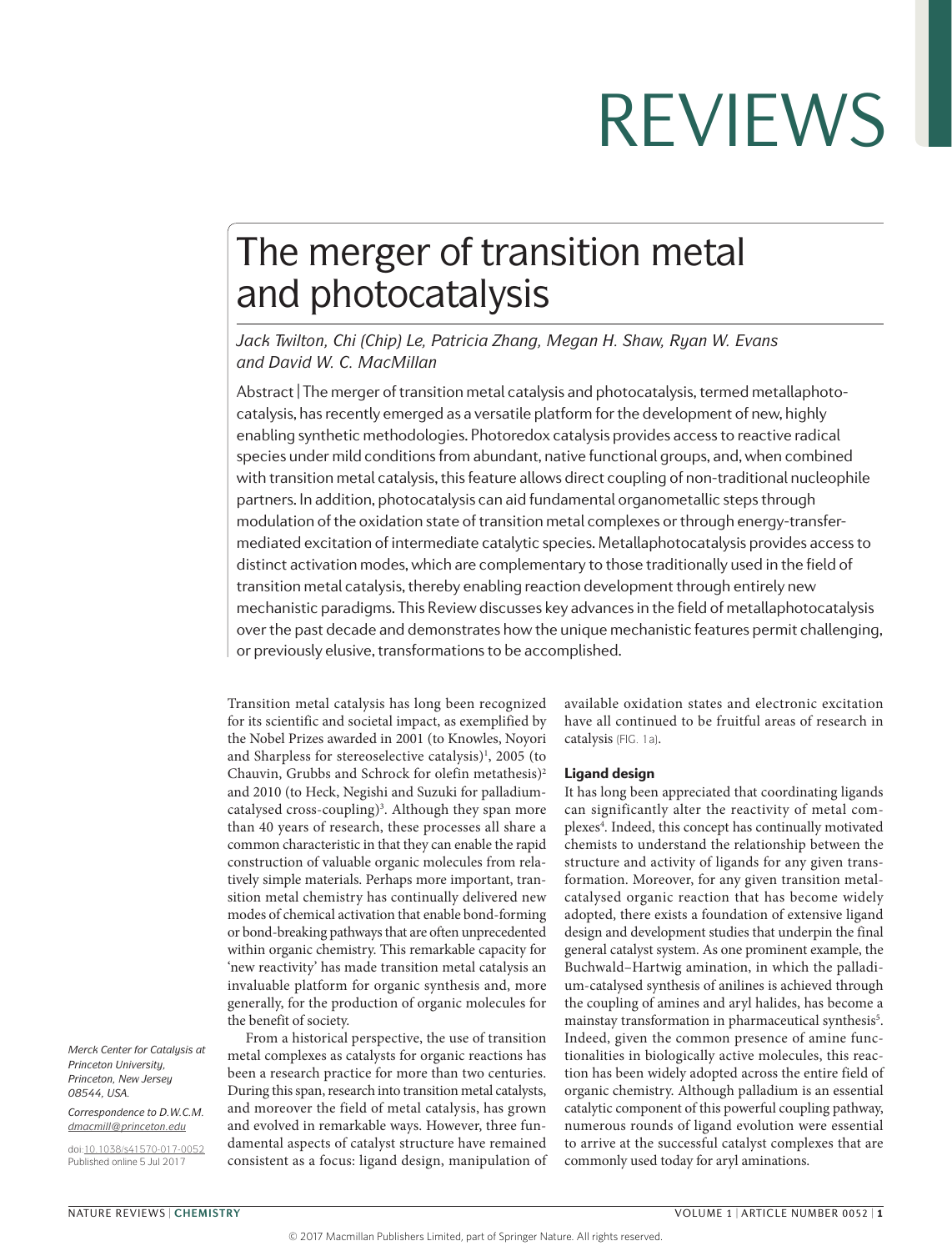

**a** | The reactivity of transition metal catalysts can be enhanced and modified using three key design principles: ligand Figure 1 | **Key features of transition metal and photoredox catalysis that provide access to elusive reactivity.**  design, oxidation state modulation and catalyst excitation. **b** | The photophysical properties of photoredox catalysts allow visible light-mediated access to excited species that behave as both an oxidant and a reductant, thereby providing opportunities for the development of new chemical transformations. ISC, intersystem crossing; MLCT, metal-to-ligand charge transfer; ppy, 2-phenylpyridine.

### Change of oxidation state

The importance of the metal oxidation state in transition metal catalysis is well established. Indeed, it has long been noted that the acceleration of several elementary steps in coupling protocols can be observed on modulation of the oxidation state of the metal catalyst. For example, in a stoichiometric setting, Hillhouse and others have demonstrated that oxidation of a metal centre can vastly increase the rate of reductive elimination, thereby allowing the rapid formation of  $C-N$  and  $C-O$  bonds<sup>6-9</sup>. More recently, these concepts have been exploited in catalytic variants: for example, the Chan–Evans–Lam reaction, in which oxidation of a copper intermediate enables a rapid reductive elimination step to forge aryl-heteroatom bonds<sup>10-12</sup>. Reductive elimination from  $Cu(II)$  is itself sluggish, but reductive elimination from a Cu(III) intermediate, which can be accessed using readily available and benign oxidants (such as atmospheric oxygen), is facile. Indeed, Sanford and co-workers have shown that this strategy of oxidation and subsequent reductive elimination from Cu(III) can also be used to construct  $C(sp^2)$ –F bonds using nucleophilic fluoride as the fluorine source<sup>13</sup>, thereby providing a solution to the long-standing challenge of C–F bond formation. As a second example, Yu and co-workers have demonstrated that oxidation of cyclometallated Pd(II) intermediates to form Pd(iv) species can greatly accelerate C–C and C–X bond-forming reductive elimination steps $14-16$ , which have often been found to be problematic at Pd(II) centres. Overall, these results are mechanistically consistent, given that reductive elimination steps formally represent an oxidation of the pendant substituent by the metal centre. As such, a metal centre that is in a higher oxidation state would have a greater thermodynamic driving force to participate in reductive elimination. Not surprisingly, these findings have inspired a renaissance in high-valent metal catalysis, which in turn has led to the development of valuable new bond-forming reactions<sup>17,18</sup>.

### Excitation

The photophysical and photochemical properties of metal complexes have been extensively studied for more than 50 years<sup>19</sup>. In fact, the properties of transition metal species in their excited states have been exploited in many important applications: energy storage<sup>20,21</sup>, organic light-emitting diodes<sup>22</sup> and dye-sensitized solar cells<sup>23</sup>, to name only a few. Interestingly, with the exception of photoredox catalysis (see below)<sup>24</sup>, the invocation of the excited state of a transition metal in organic transformations remains limited<sup>25-28</sup>. As a recent exception, Fu and Peters have demonstrated that photoexcitation can be exploited to achieve room-temperature Ullmann coupling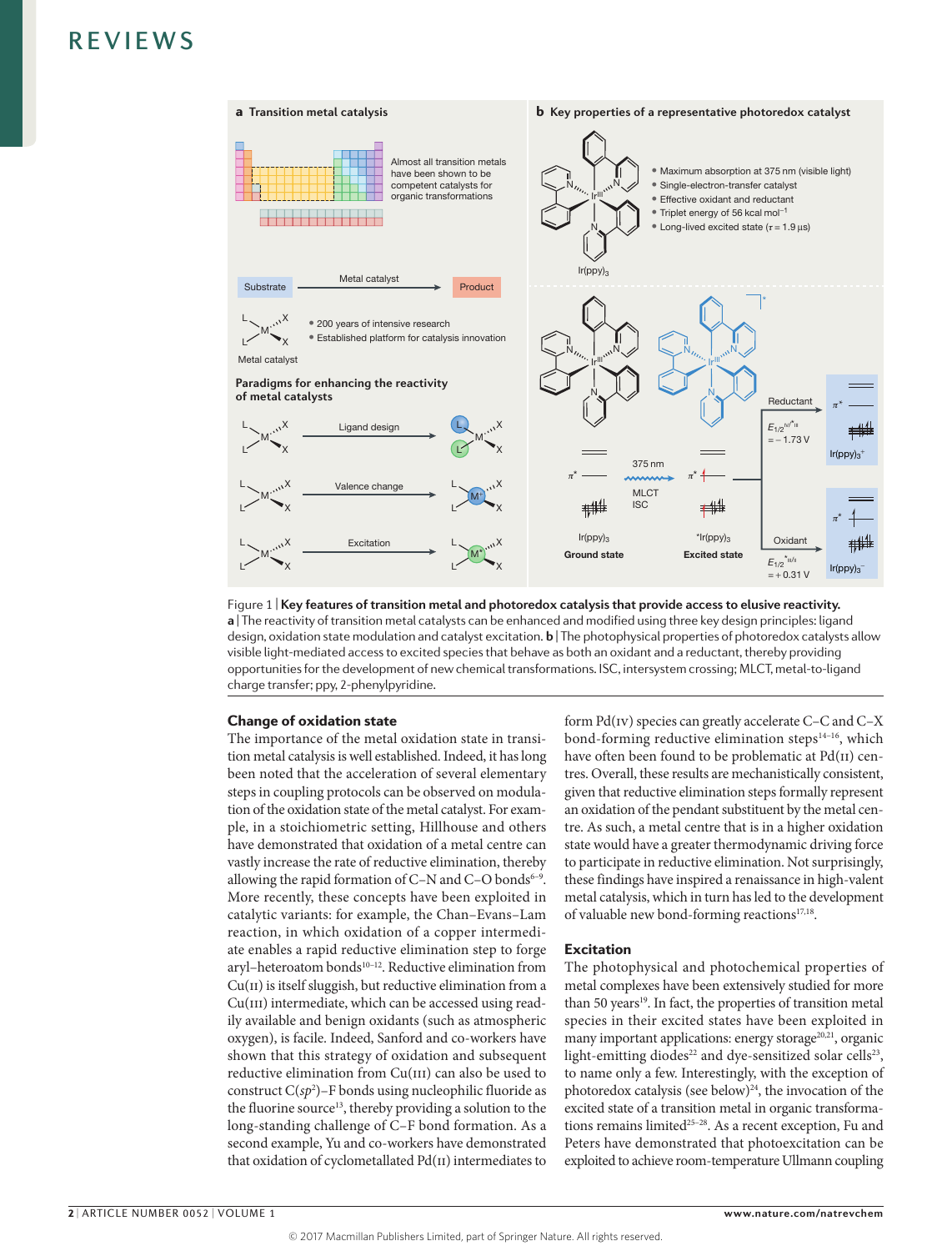of amines and aryl halides<sup>29</sup>, a protocol that overcomes the harsh operating conditions of traditional non-lightmediated variants<sup>30</sup>. Mechanistic studies indicate that on exposure to irradiation, the active copper catalyst can more readily participate in a formal oxidative addition step, rendering the transformation thermodynamically feasible under ambient conditions. These findings have triggered a resurgence of interest in identifying new bond-forming processes that proceed via the intermediacy of an excited state of a transition metal catalyst<sup>31,32</sup>.

The development of transition metal-catalysed reactions continues to change the way that chemists approach the construction of organic molecules. In this context, photoredox catalysis has proved to be highly effective in enabling catalytic access to high-energy oxidation levels and electronically excited states of transition metal complexes. The ability of dual photoredox– transition metal catalysis, termed metallaphotoredox catalysis, to enable new mechanistic paradigms has only recently been recognized. Many of these newly developed methodologies have been rapidly adopted by the broader organic community.

#### Photoredox catalysis tutorial

Over the past century, photochemistry has aided the development of a wide range of previously inaccessible transformations in the field of organic chemistry. Broadly, photocatalysis encompasses several mechanistic pathways (for example, energy transfer and single-electron transfer (SET)) by which photonic energy is converted into usable chemical energy<sup>33-38</sup>. In recent years, a generic mode of photocatalysis, termed photoredox catalysis, has been rapidly developed and adopted by the organic chemistry community24,39–44. In this mechanistic paradigm, a light-absorbing catalyst can, on excitation, either remove an electron from or donate an electron to an organic or organometallic substrate. This SET event both facilitates access to highly reactive radical species under exceptionally mild conditions and can effectively 'switch on' other catalysts that are non-functional in the absence of a photocatalyst and visible light.

Interestingly, the most commonly used photocatalysts within the field of organic synthesis were originally developed more than half a century ago for synthetic inorganic applications such as water splitting<sup>22</sup>, carbon dioxide reductions<sup>45</sup> and new solar cell materials<sup>23</sup>. Despite a few early, yet seminal, reports on the use of photoredox catalysis to forge organic bonds<sup>46-50</sup>, it is only relatively recently that this mode of catalysis has seen widespread adoption. Near-simultaneous reports from our laboratory<sup>51</sup>, the Yoon<sup>52</sup> group<sup>,</sup> and the Stephenson<sup>53</sup> group helped to initiate interest in the field of organic photoredox catalysis. Over the past ten years, the application of photoredox catalysis to synthetic organic chemistry has been reported by many research groups, and a search of the Web of Science database for the keyword "photoredox catalysis" (and derivatives) leads us to a conservative estimate of more than 700 publications on this topic so far.

Key to the rapid development of this catalytic platform has been the recognition that readily available metal–polypyridyl complexes and organic dyes have unique electronic properties when promoted to an excited state. More specifically, irradiation with lowenergy visible light (at wavelengths at which common organic molecules do not absorb) allows targeted excitation of these catalytic chromophores. For commonly used metal–polypyridyl complexes, absorption corresponds to a metal-to-ligand charge transfer event in which an electron is promoted from a non-bonding metal-centred orbital to the *π* system of the ligand framework (FIG. 1b). Subsequent intersystem crossing leads to the formation of a long-lived triplet excited state. In this configuration, the catalyst possesses both a high-energy electron in a ligand-centred *π*\* orbital and a vacancy in an orbital that is predominantly located on the metal centre. As a result, these excited-state catalysts are simultaneously reducing and oxidizing, an unusual electronic property that provides a powerful tool for the development of new reactivity. Indeed, the excited state can readily donate a high-energy electron from the ligand *π*\* orbital (function as a reductant) or accept an electron into the low-energy metal-centred hole (function as an oxidant). Moreover, the resultant reduced or oxidized catalyst retains a strong thermodynamic driving force to return to the original oxidation state. As such, a second electron-transfer event can occur, thereby enabling access to transformations that are redox-neutral in nature. Importantly, the well-defined relationship between the structural characteristics and redox properties of the photocatalyst allows for the rational design of these catalysts by modification of the ligand framework and the metal used<sup>54</sup>.

Photoredox catalysis provides access to a distinct reaction environment, with both oxidation and reduction of organic and organometallic species simultaneously possible. This duality stands in direct contrast to traditional redox reaction manifolds, in which the reaction conditions can be singly neutral, oxidative or reductive. As such, this key feature has enabled the development of a wide range of previously inaccessible redox-neutral transformations that would be energetically unfeasible under non-irradiative conditions. One interesting feature of the photoredox reaction manifold is the ability to continuously regenerate the excited-state catalyst. As a result, unproductive electron-transfer events or quenching pathways may not lead to diminished yields as the photocatalyst can simply be re-excited to the triplet state, albeit at the expense of the quantum yield (ratio of photons absorbed per reaction turnover) of the transformation. Recently, several groups have noted that a small number of photoredox transformations proceed with quantum yields in excess of unity; this indicates that each photon that is absorbed enables more than one molecule of product to be formed, which is consistent with a radical chain mechanism<sup>55</sup>.

One area of research that has been particularly fruitful within the field of photoredox catalysis is its merger with alternative modes of catalysis. These dual catalytic platforms have attracted attention from many research laboratories<sup>56,57</sup>. Early publications in the area of organic photoredox catalysis demonstrated the potentially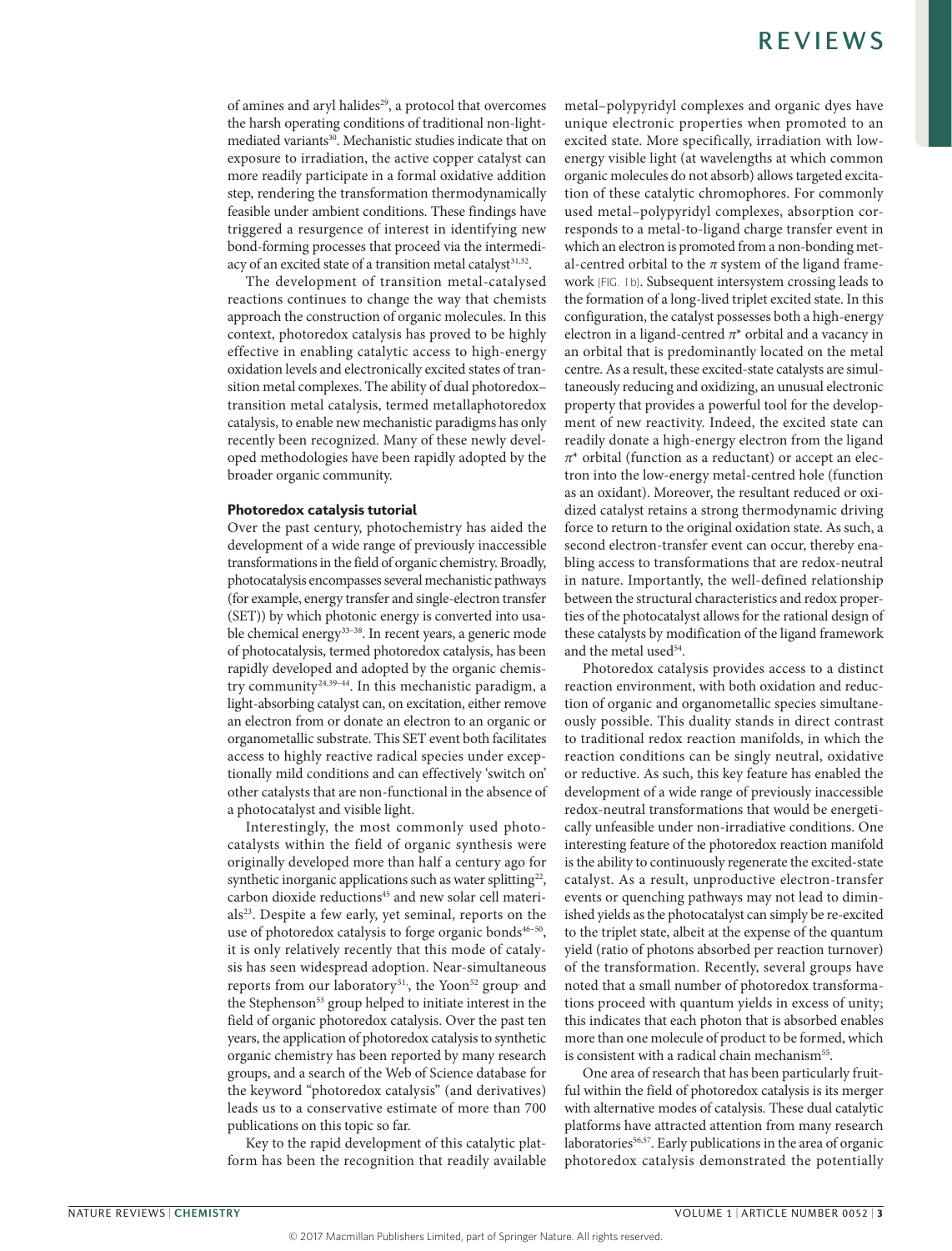diverse nature of this dual activation strategy through the combination of photoexcited complexes with both organocatalysts and Lewis acids<sup>51,52</sup>. More recently, the application of photoredox to the field of transition metal catalysis has received broad attention from the synthetic



**Figure 2 | Dual photoredox nickel-catalysed C–C bond formation through oxidative radical generation. a** | Photoredox-mediated decarboxylation of carboxylic acids provides access to alkyl radicals that can engage in nickel-catalysed cross-couplings with a range of electrophilic partners. **b** | Proposed mechanism for decarboxylative arylation of aliphatic carboxylic acids. **c** | Alkyl radical coupling partners can be oxidatively generated from alkyl trifluoroborate salts, alkyl silicates and 4-alkyl-1,4-dihydropyridines. Left to right, coupling partners described in REFS 77, 84, 89, respectively. cat, catecholato; SET, single-electron transfer.

community and has enabled the development of many useful new C–C and C–heteroatom bond-forming protocols58,59. The purpose of this Review is to highlight the key advances that have occurred in this new dual 'metallaphotocatalysis' area over the past decade.

### Nickel metallaphotocatalysis

*Nickel metallaphotocatalysis for carbon–carbon bond formation.* Over the past 50 years, the ability to rapidly assemble molecular complexity has been greatly accelerated by the development of transition metal-mediated cross-coupling methodologies. The landmark discoveries of Stille, Negishi, Heck and Suzuki have enabled modular construction of complex molecules from readily accessible fragments<sup>60</sup>. Since the inception of these powerful transformations, considerable effort has been dedicated towards expanding the repertoire of coupling partners. Despite advances, the coupling of C(sp<sup>3</sup>) fragments remains challenging. Nickel catalysis has provided several elegant solutions to this challenge, in part owing to the ability of nickel complexes to undergo facile oxidative addition with alkyl electrophiles<sup>61</sup>. Moreover, the reduced capacity of nickel alkyl species to undergo β-hydride elimination (compared with their palladium analogues) prevents detrimental side reactions and enhances the efficiency of  $C(sp^3)$  coupling protocols<sup>62</sup>.

Expanding the toolbox of coupling partners for transition metal-catalysed protocols to encompass abundant native functional groups (for example, C–H bonds) has garnered considerable attention in recent years. Here, photoredox-mediated radical generation has proved to be an effective strategy for activating non-traditional cross-coupling nucleophiles. Recently, we reported that simple carboxylic acids can undergo visible light-mediated oxidative decarboxylation to yield the corresponding carbon-centred radicals<sup>63-65</sup>. Given the well-established ability of nickel to engage in SET and radical-capture mechanisms<sup>61</sup>, we hypothesized that interfacing this decarboxylation platform with nickel catalysis would provide entry to a general C(sp<sup>3</sup>) cross-coupling manifold (FIG. 2a). In collaboration with the Doyle laboratory, we demonstrated the successful merger of nickel and photoredox catalysis in the decarboxylative coupling of carboxylic acids and aryl halides<sup>66</sup>. One potential mechanism for this dual catalytic protocol is shown in FIG. 2b. Upon excitation of photocatalyst 1 by visible light, the highly oxidizing species 2 can facilitate oxidative decarboxylation of a carboxylic acid to yield the corresponding carbon-centred radical 4. Concurrently, Ni(0) complex 5 can undergo oxidative addition with an aryl halide to give a  $Ni(II)$ -aryl complex (6), which can subsequently trap the acid-derived radical 4, resulting in formation of Ni(III) complex 7. Rapid reductive elimination forges the desired  $C(sp^3) - C(sp^2)$  bond in the cross-coupled product. Finally, the two catalytic cycles are simultaneously closed via a SET event between Ir(ii) species 3 and Ni(I) complex 8.

This general catalytic platform enables readily available carboxylic acids to be used in place of conventional organometallic reagents. Benzylic, α-amino and α-oxy as well as simple alkyl carboxylic acids have all been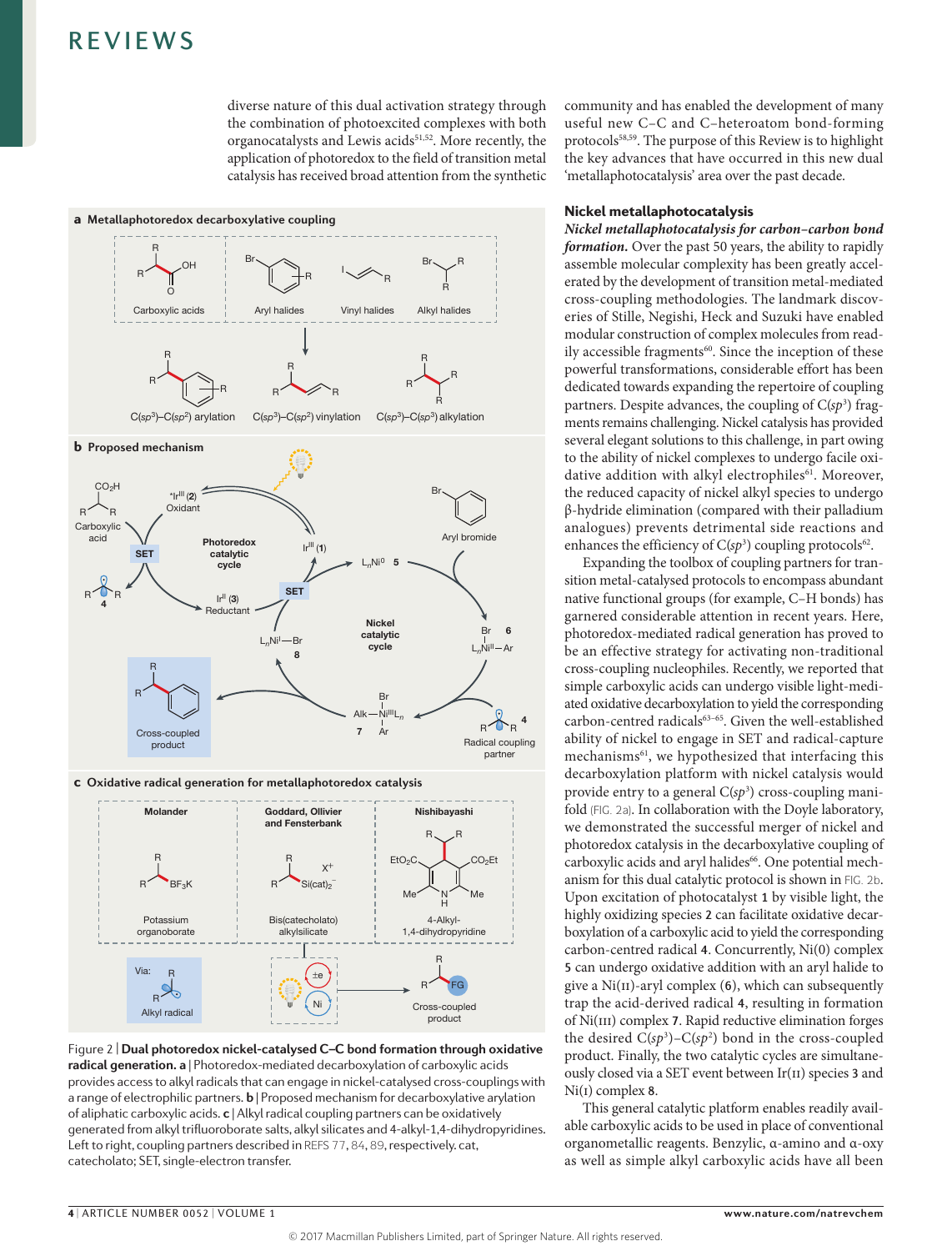demonstrated as competent substrates. Moreover, the outlined decarboxylative arylation can be rendered asymmetric through the use of a chiral nickel catalyst. Together with the Fu group, we disclosed a highly efficient asymmetric protocol which furnishes the desired benzylic amines with good levels of enantioselectivity67. Exploration of the electrophilic coupling partner revealed that vinyl halides are also compatible with this dual catalytic platform, and the desired vinylation products are obtained in good yields<sup>68</sup>. In addition to providing new approaches to  $C(sp^3)$ – $C(sp^2)$  coupling, the merger of nickel and photoredox catalysis has also begun to address the long-standing challenge of alkyl– alkyl coupling. The distinct compatibility of nickel catalysis and C(*sp*<sup>3</sup> ) coupling has been demonstrated through development of a decarboxylative cross-coupling protocol between alkyl halides and carboxylic acids<sup>69</sup>. Here, the combination of nickel and photoredox catalysis provides a complementary approach to current alkyl–alkyl coupling technologies, which are often accomplished through the use of organometallic nucleophiles<sup>70</sup>.

Photoredox-mediated oxidation of carboxylate groups has recently been explored as a general strategy for activation of native functional groups via CO<sub>2</sub>-extrusion<sup>63</sup>. In the context of metallaphotoredox catalysis, this mode of activation has been successfully applied to a range of coupling protocols, including the synthesis of aryl and aliphatic ketones. In a mechanistically analogous manner to carboxylic acids (FIG. 2b), keto acids can be used as the nucleophile coupling partner to yield diverse ketone products through generation and trapping of the corresponding acyl radical species<sup>71</sup>. An alternative  $CO_2$ -extrusion–recombination strategy enables the conversion of mixed anhydrides to ketones<sup>72</sup>. Here, dual nickel photoredox catalysis allows the Tsuji–Saegusa decarboxylative coupling platform to be expanded beyond the classical scope of allylic and benzylic esters $7^{3,74}$ . Notably, the requisite anhydrides can be readily generated *in situ* from carboxylic acids and acyl chlorides, eliminating the need for isolation of these moisture-sensitive compounds. Photoredox-mediated decarboxylation has also been applied to the challenging goal of C–O bond activation and functionalization. Alcohols, a ubiquitous native functional group, can be activated towards C–O bond cleavage through double decarboxylation of the corresponding, readily accessible oxalate salts<sup>75</sup>. Accordingly, combination of this activation mode with the metallaphotoredox platform provides a general strategy for C–C cross-coupling of alcohols via oxalate generation. Indeed, our laboratory recently reported that a wide variety of primary and secondary alcohols can be used as radical precursors for C(*sp*<sup>3</sup> )–C(*sp*<sup>2</sup> ) cross-coupling with (hetero)aromatic bromides<sup>76</sup>.

Concurrent with our initial report that outlined the metallaphotoredox decarboxylative arylation<sup>66</sup>, Molander and co-workers disclosed a dual nickel photoredox protocol that used benzyl potassium trifluoroborate salts as radical precursors<sup>77</sup> (FIG. 2c). Although Suzuki–Miyaura cross-coupling with potassium trifluoroborate salts represents a pre-eminent technology for

 $C(sp^2)$ – $C(sp^2)$  coupling, the slow rate of transmetallation of alkyl trifluoroborate salts has hindered development of a generally applicable C(*sp*<sup>3</sup> )–C(*sp*<sup>2</sup> ) bond-forming protocol. It was hypothesized<sup>77</sup> that generation of carbon-centred radicals through SET-mediated activation of the corresponding alkyl trifluoroborate salts would circumvent the long-standing challenge of slow two-electron transmetallation. Indeed, the combination of a nickel catalyst and an iridium-based photocatalyst enabled efficient cross-coupling of benzylic trifluoroborates and aryl halides. Following this report, it was demonstrated that this coupling paradigm is also amenable to  $\alpha$ -amino<sup>78</sup>,  $\alpha$ -oxy<sup>79</sup> and secondary alkyl coupling partners<sup>80</sup>. In addition, the synthesis of ketones has been achieved by using acyl chlorides as the electrophilic coupling partner<sup>81</sup>.

It is worth noting that the dual nickel photoredox manifold is not limited to the use of iridium-based and ruthenium-based photocatalysts; organic donor–acceptor fluorophores have emerged as competent alternatives<sup>82</sup>. In particular, 1,2,3,5-tetrakis(carbazol-9-yl)-4,6-dicyanobenzene (REF. 83) was demonstrated as a highly efficient photocatalyst for both the decarboxylative arylation methodology and the trifluoroborate coupling manifold described above<sup>82</sup>.

A common feature of the outlined nickel metallaphotoredox methodologies is generation of the nucleophilic radical coupling partner by single electron oxidation. Alternative oxidative radical generation strategies can be readily incorporated into this cross-coupling manifold. Goddard, Ollivier and Fensterbank reported that potassium alkylbis(catecholato)silicates undergo oxidation in the presence of an iridium photocatalyst and visible light to yield alkyl radicals and can be used as coupling partners for nickel-catalysed C(*sp*<sup>3</sup> )–C(*sp*<sup>2</sup> ) bond-forming reactions<sup>84</sup> (FIG. 2c). In separate reports, the Molander group demonstrated that the metallaphotoredox cross-coupling of ammonium alkylbis(catecholato) silicates with arylor vinyl halides shows broad functional group tolerance and high efficiency<sup>85,86</sup>. Perhaps the most notable feature of this system is the ability to generate carbon-centred radicals under neutral or slightly acidic conditions. The extremely mild reaction conditions allow coupling of silicates that have unprotected amine functionality — a notoriously problematic motif for transition metal-catalysed cross-couplings. Interestingly, Nishibayashi and co-workers recently demonstrated that, under the influence of visible light photoredox catalysis, 4-alkyl-1,4-dihydropyridines provide access to carboncentred radicals<sup>87</sup>. Before this report, 1,4-dihydropyridines had been widely used as hydride donors but had found limited use with respect to the generation of carbon fragments<sup>88</sup>. In a similar manner to the previously discussed C–C bond-forming technologies, Nishibayashi<sup>89</sup> and Molander<sup>90</sup> have demonstrated that this oxidative radical generation strategy is compatible with the dual photoredox nickel cross-coupling platform. Mechanistic studies<sup>89</sup> suggested that radical capture occurs before oxidative addition, as no product formation was observed when a preformed Ni(II)-aryl complex was subjected to the optimized reaction conditions.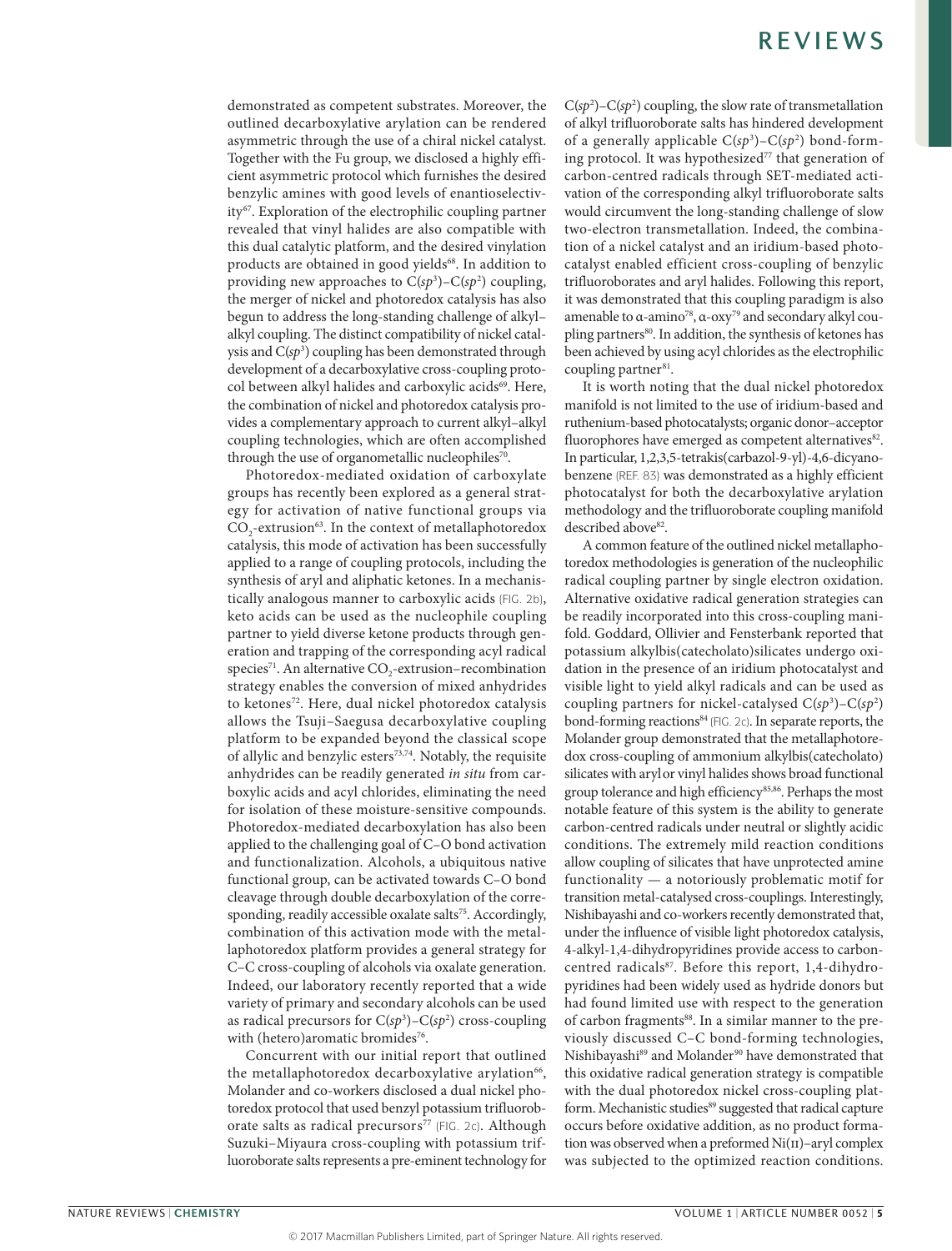The mechanism of many of these dual nickel photoredox-catalysed C–C bond-forming protocols has not yet been unambiguously established, and the  $Ni(0)-Ni(II)$ – Ni(III)–Ni(I) cycle shown in FIG. 2b represents one potential pathway. An alternate  $Ni(0)-Ni(1)-Ni(III)-Ni(1)$ 



b **Doyle: nickel-catalysed C–H arylation via chlorine radical abstraction**



Figure 3 | **C–H arylation by dual nickel photoredox catalysis. a** | Proposed catalytic cycle for the photoredox nickel-catalysed functionalization of  $\alpha$ -heteroatom C–H bonds; this reaction proceeds by means of a hydrogen atom transfer (HAT) event, mediated by an amine radical cation<sup>94</sup>. **b** | Nickel-catalysed C-H functionalization by means of chlorine radical hydrogen abstraction is proposed to proceed through photoelimination of a halogen radical from a Ni(III)-halide complex upon exposure to visible light<sup>96</sup>. cod, cyclooctadiene; 4,7-dOMe-phen, 4,7-dimethoxy-1,10-phenanthroline; dtbbpy, 4,4ʹ-di(*tert*-butyl)-2,2ʹ-bipyridine.

cycle has been proposed<sup>77</sup>. Density functional theory calculations provide support for this alternative mechanism, although it should be noted that these calculations relate specifically to the cross-coupling of stabilized benzylic radical coupling partners<sup>91</sup>. It is likely that the exact sequence of steps (radical capture then oxidative addition, or the alternative) depends on the identities of both the electrophilic and nucleophilic coupling partners.

The direct cross-coupling of unactivated C–H bonds poses an extremely desirable, but challenging, goal for synthetic chemists. Recent studies have established photoredox catalysis as a powerful tool for the generation of radicals from native functional groups (such as carboxylic acids and alcohols), and this platform has been expanded to encompass neutral and hydridic C–H bonds through hydrogen atom transfer (HAT) catalysis. In our initial metallaphotoredox publication with the Doyle group, direct C(*sp*<sup>3</sup> )–H arylation of dimethylaniline was described via an oxidation–deprotonation sequence for radical generation<sup>66</sup>. This concept has been expanded by Doyle and co-workers and applied to a wide range of *N*-aryl amines<sup>92</sup>. In an effort to dissociate the capacity for C–H functionalization from the oxidation potential of the substrate, we recently targeted the development of a general, selective C–H coupling manifold through the use of a HAT catalyst. Here, it was found that highly electrophilic tertiary amine radical cations selectively abstract hydridic C-H bonds to yield carbon-centred radicals<sup>93</sup>. Incorporation of the outlined HAT activation mode with metallaphotoredox resulted in the development of a triple catalytic reaction platform that enables the selective arylation of electron-rich C–H bonds<sup>94</sup>. The proposed mechanism for this arylation protocol is depicted in FIG. 3a. Initially, 3-acetoxyquinuclidine (9) undergoes oxidation by the excited photocatalyst to yield amine radical cation 10. Under the polarity match-mismatch paradigm<sup>95</sup>, hydrogen abstraction with electrophilic radical 10 is selective for the most hydridic site on *N*-Boc-pyrrolidine (11), affording α-amino radical 12. Concurrently, Ni–aryl complex 14 is generated and can rapidly trap the  $\alpha$ -amino radical, resulting in formation of Ni(III) species 15. Facile reductive elimination then furnishes the desired benzylic amine product. Finally, turnover of both the nickel and photoredox catalytic cycles is completed by a SET event. A wide variety of aryl halides and α-amino C–H nucleophiles were tolerated in this HAT metallaphotoredox platform. Additionally, α-oxy and benzylic C–H arylation was feasible using this coupling protocol.

In addition to amine radical cations, halogen radicals have been demonstrated as competent HAT reagents for nickel photoredox-mediated α-oxy C–H arylation<sup>96</sup> (FIG. 3b). More specifically, Doyle and co-workers reported that aryl chlorides can function as both the electrophile coupling partner and an *in situ* source of halogen radical in this metallaphotocatalysis manifold96. Generation of a chlorine radical is proposed to occur by a sequential 'two-photon capture' mechanism that involves photocatalyst-mediated oxidation of a Ni(II)–aryl-chloride complex to deliver a Ni(III) species. This is followed by visible light excitation of the highvalent Ni(III) complex, thereby promoting extrusion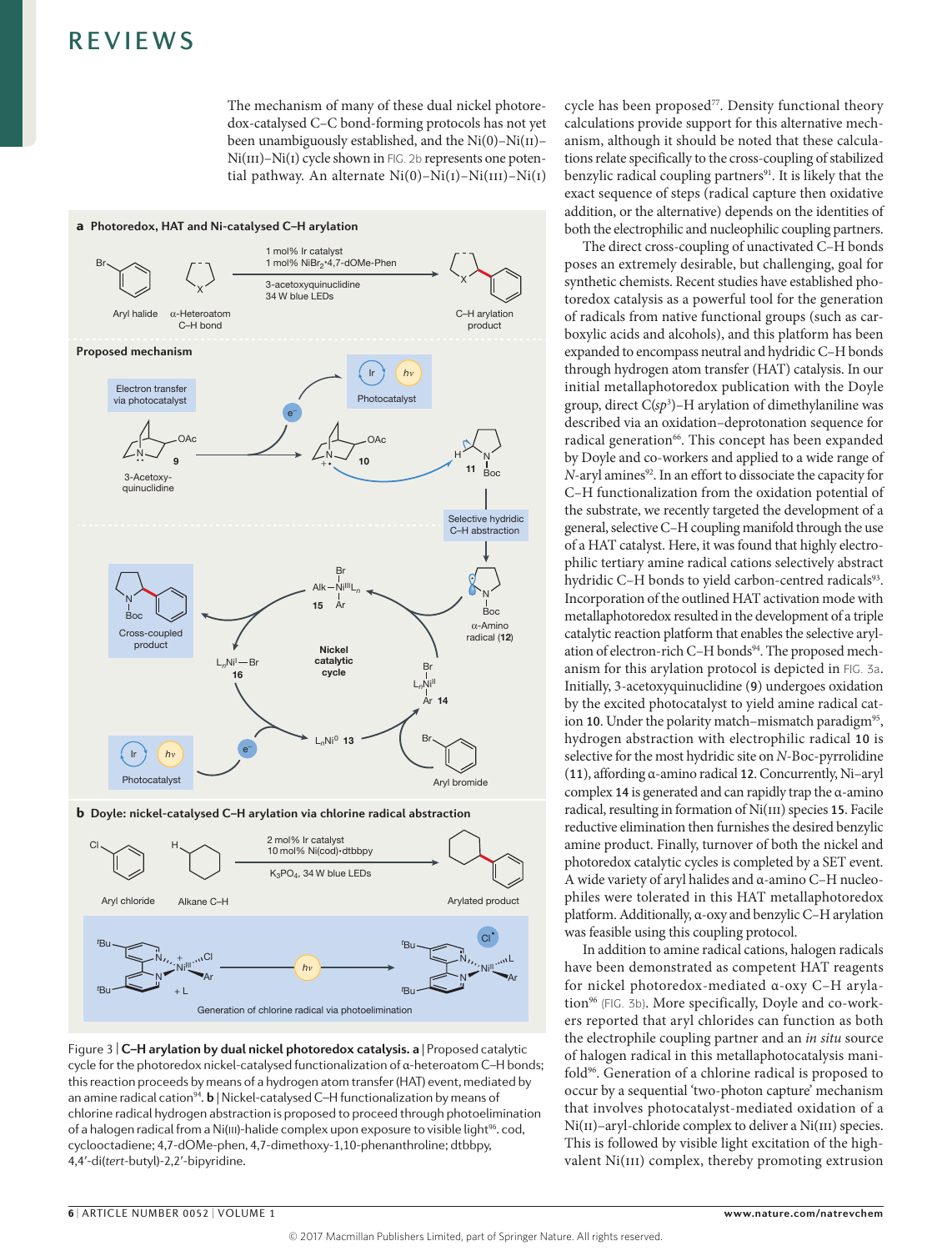of a chlorine atom. Arylation of the C–H nucleophile occurs via HAT with the halogen radical and subsequent rebound of the  $C(sp^3)$ -radical species to the  $Ni(II)$ –aryl complex. Mechanistic studies<sup>96</sup> revealed that the extrusion of a chlorine radical from the Ni(II)–aryl-chloride complex requires both an oxidant and visible light. These observations support the proposed mechanism and are consistent with studies by Nocera and co-workers regarding the extrusion of chlorine radicals from Ni(III) trichloride complexes<sup>97-99</sup>. The outlined protocol is applicable to a wide range of aryl chlorides and, although the C–H nucleophile coupling partners were typically used as the reaction medium, preliminary studies indicate that good efficiencies can also be achieved with only 10 equivalents of substrate. Notably, simple unfunctionalized alkanes, such as cyclohexane, were shown to be competent coupling partners, delivering the arylated products in moderate yield. Concurrent with this report<sup>96</sup>, the Molander group<sup>100</sup> established that catalytic generation of bromine radicals (from the





aryl bromide coupling partner) allows development of a similar α-oxy and benzylic arylation protocol, although a mechanistically distinct pathway was proposed for this transformation. Preliminary mechanistic studies are consistent with the hypothesis that extrusion of a bromine radical occurs from an electronically excited Ni(II)–aryl-bromide complex that is generated through energy transfer with the iridium photocatalyst.

Recently, our group sought to implement the dual nickel photoredox catalysis platform in the development of a cross-electrophile coupling between aryl halides and alkyl halides<sup>101</sup>. Here, a key design element for promoting efficient hetero-coupling was differential activation of the bromide coupling partners. Selective activation of the aryl and alkyl bromide components was accomplished through the synergistic behaviour of a nickel catalyst and a photoredox-generated silyl radical species. As shown in the proposed mechanism in FIG. 4, Ni(0) undergoes preferential oxidative addition with the aryl halide to yield Ni(II)-aryl-bromide complex 18. Luminescence quenching studies showed that bromide (21) can be oxidized by the excited state of the photocatalyst (2) to give bromine radical 22. Subsequent HAT between 22 and tris(trimethylsilyl)silane yields the corresponding silyl radical (23), and selective bromine atom abstraction from the alkyl bromide then occurs to deliver carbon-centred radical 24. The 'activated' aryl and alkyl bromide components (18 and 24) then combine to deliver the desired hetero-coupled product upon reductive elimination. The outlined cross-electrophile strategy was found to be applicable to a range of structurally diverse aryl and alkyl bromides, and notably exhibited high efficiencies for both sterically encumbered tertiary alkyl bromides and medicinally relevant heteroaromatic bromides.

*Nickel metallaphotocatalysis for carbon–heteroatom bond formation.* The ability of metallaphotocatalysis to mediate challenging, or previously elusive, bond constructions has been highlighted by recent publications describing valuable carbon–heteroatom bond-forming technologies. From a mechanistic viewpoint, several reports in this area describe proposed reaction pathways that are centred on an oxidative radical generation manifold, analogous to those discussed in the previous section. Moreover, in a distinct mechanistic paradigm, the excited photocatalyst has also been implicated in direct modulation of the electronic configuration of the metal centre through electron or energy transfer. For example, our laboratory recently targeted the nickel-catalysed coupling of aryl halides and alcohols. Although palladium-catalysed<sup>102,103</sup> and coppercatalysed<sup>104</sup> etherification of aryl halides is well documented in the literature, analogous catalytic nickel-mediated transformations had not been reported. Seminal studies by Hillhouse and others indicated that C–O reductive elimination from Ni(II)–aryl-alkoxide complexes is unfavourable<sup>6,7,105</sup>. However, exposure of such complexes to molecular oxygen resulted in productive ether formation, which suggests the involvement of a hypervalent nickel species<sup>8</sup>. Given the capacity of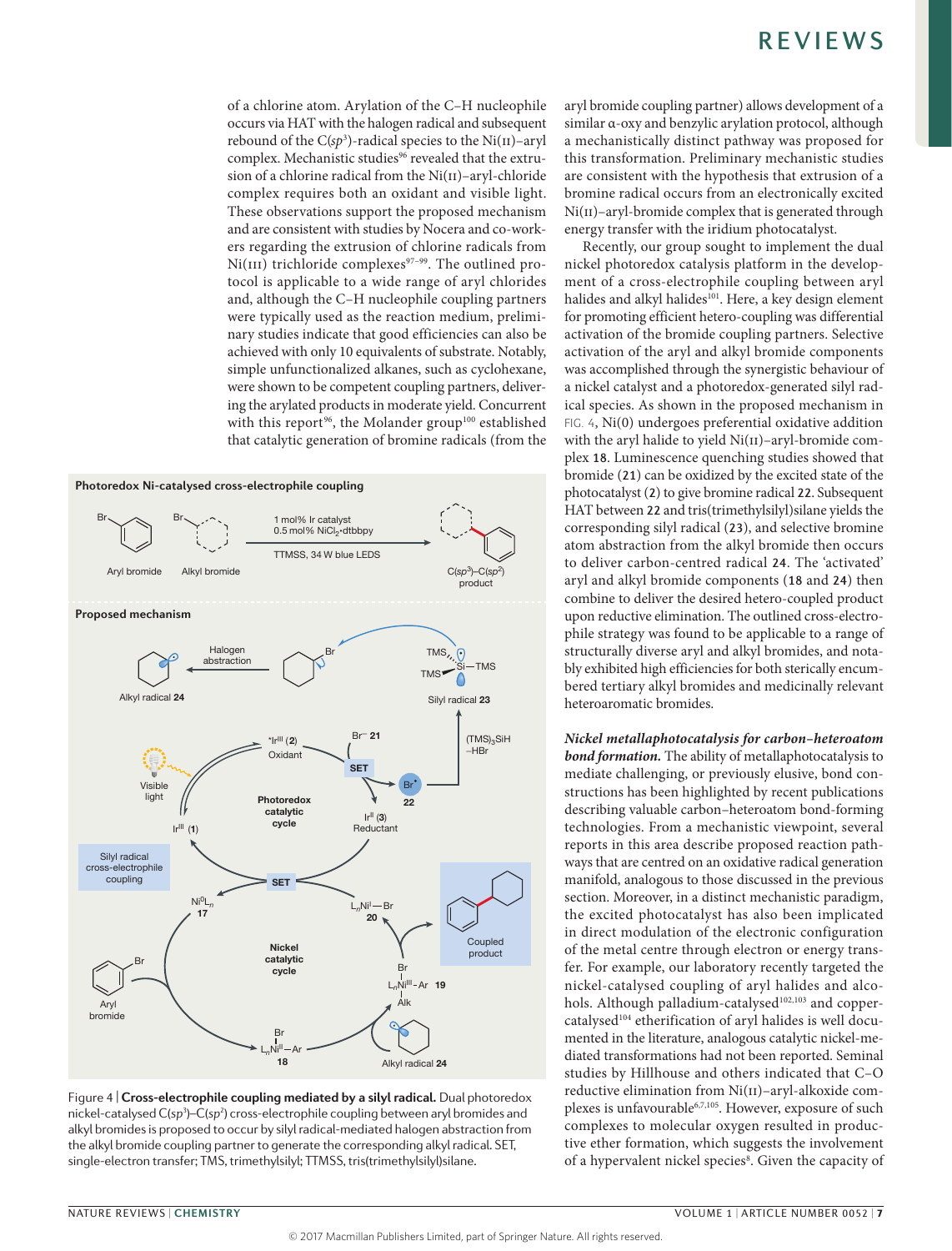photoredox catalysts to modulate the oxidation state of organometallic intermediates (for example, the reduction of  $Ni(I)$  complexes to  $Ni(0)$ ; see FIG. 2b), and the fact that C–heteroatom reductive elimination from hypervalent nickel complexes has been observed<sup>8,9,106</sup>, it was hypothesized that the merger of nickel and photoredox catalysis could facilitate C–O reductive elimination through oxidation of the intermediate  $Ni(II)$  complex 27 to a high-valent Ni(III) species (28)<sup>107</sup> (FIG. 5a). Indeed, in the presence of a photocatalyst, a nickel–bipyridyl complex and visible light, a wide range of primary and secondary alcohols underwent efficient coupling with aryl halides<sup>107</sup>. Notably, this protocol allowed direct access to phenols by using water as the nucleophile. Electrochemical studies indicated that oxidation of a catalytically relevant bipyridyl–Ni(ii)–aryl-alkoxide complex by the photocatalyst is feasible<sup>107,108</sup>. Moreover, exposure of this complex to the photocatalyst and visible light resulted in reductive elimination to produce the desired aryl ether. Together, these observations lend support to the intermediacy of a Ni(III) complex.

Transition metal catalysis promoted by visible light photoredox catalysis, in which SET promotes vital elementary steps (for example, radical generation and reductive elimination), has been established as a powerful, highly predictable strategy over the past 6 years. However, the concept of energy-transfer-mediated organometallic cross-coupling has been little explored for organic bond-forming reactions. Although elegant examples from Fu and Peters<sup>29,32</sup>, Nocera<sup>97</sup>, and Doyle<sup>96</sup> demonstrate the feasibility of promoting organometallic transformations by direct excitation of transition metal complexes with ultraviolet or visible light, it was anticipated that this approach would have limited generality because of the inherent relationship between the coupling partners used and the absorption cross-section of the corresponding organometallic species. As such, we recently reported that light-harvesting photocatalysts (30) can facilitate triplet sensitization of Ni(ii)–aryl-carboxylate complexes (34) via an energy-transfer mechanism to promote the previously elusive cross-coupling of aryl halides and carboxylic acids<sup>109</sup> (FIG. 5b). Here, the use of a discrete photosensitizer separates the roles of the transition metal complex and the light-harvesting species — a strategy that could provide a general platform for excited-state transition metal catalysis<sup>100,109-111</sup>. Preliminary mechanistic studies revealed that productive C–O bond formation occurs in the absence of a photocatalyst, albeit at significantly reduced reaction rates, demonstrating that direct visible light excitation of the metal species can occur. During mechanistic investigations, several key experiments provided support for the mechanism outlined in FIG. 5b (versus an electron-transfer pathway). Namely, higher reaction efficiencies were observed when photocatalysts with higher triplet energies and lower oxidation potentials were used; C–O bond formation was observed when a preformed Ni(II)–aryl-carboxylate complex was exposed to light (both with and without photocatalyst); and cyclic voltammetry revealed that single-electron oxidation of the Ni(II)–aryl-carboxylate complex by  $Ir(ppy)$ <sub>3</sub> (where ppy is 2-phenylpyridine) is thermodynamically unfavourable. The outlined energy-transfer-mediated C–O coupling protocol highlights a new, general strategy for developing metallaphotocatalysis technologies and further demonstrates the applicability of photocatalysis to the field of transition metal chemistry. At present, it is difficult to predict a priori whether a given transformation will proceed via an electron-transfer or energy-transfer pathway. Detailed mechanistic analysis can provide insight into the likely mode of catalyst activation and aid in the development of the optimal catalyst system.

In addition to C–O cross-couplings, C–N bond-forming protocols have also been developed through exploitation of a metallaphotocatalysis manifold. Recently, our laboratory collaborated with the Buchwald group and Merck Research Laboratories in the development of a mild, visible light-promoted nickel-catalysed aryl amination<sup>112</sup> (FIG. 5c, top). Although nickel-catalysed aminations have been reported, these systems often require elevated temperatures and/or strong bases<sup>113-118</sup>. In the presence of a photocatalyst and visible light, C–N bond formation could be achieved at ambient temperature with a mild organic base, 1,4-diazabicyclo[2.2.2]octane (DABCO). No exogenous ligand was required under the optimized conditions, and simple Ni(II)-halide salts promoted efficient coupling of a wide range of primary and secondary amines. With ligand design having a key role in the success of many traditional organometallic transformations, including palladium-catalysed aryl aminations<sup>119</sup>, the realization of this ligand-free metallaphotocatalysis system highlights a complementary approach for enhancing the reactivity of transition metal catalysts. The generality of this protocol was further examined by use of a chemistry informer plate, a concept developed by Merck laboratories<sup>120</sup>. Here, catalysis conditions are screened against a library of complex, medicinally relevant coupling partners (such as, aryl halides and boronic acids) to allow rapid evaluation of reaction applicability. The outlined photoredox amination protocol successfully coupled piperidine with 78% of the drug-like aryl halides that were included in the informer plate, which represents one of the highest success rates observed by Merck for an amination procedure.

Jamison and co-workers have also explored the dual nickel photocatalysis framework in the context of C–N coupling technologies $121$ . More specifically, the synthesis of indolines was targeted through an intermolecular coupling of iodoacetanilines and terminal olefins (FIG. 5c, bottom). It was anticipated that photoredox catalysis would facilitate oxidation of the intermediate  $Ni(II)$ – alkyl-amido complex and, in turn, promote reductive elimination to the desired indoline product in preference to generation of Heck-type products that arise from detrimental β-hydride elimination pathways. Indeed, with the addition of  $Ru(bpy)_{3}^{2+}$  (where bpy is 2,2'-bipyridine) and visible light, nickel-catalysed indoline formation proceeded in good-to-excellent yields across a range of substrates<sup>121</sup> (FIG. 5c, bottom). Highly regioselective formation of the 3-substituted indoline products was observed with both styrenyl and aliphatic terminal alkenes. Stoichiometric studies and cyclic voltammetry on relevant nickel complexes indicated that oxidation of Ni(II) to Ni(III) was required for productive C-N coupling.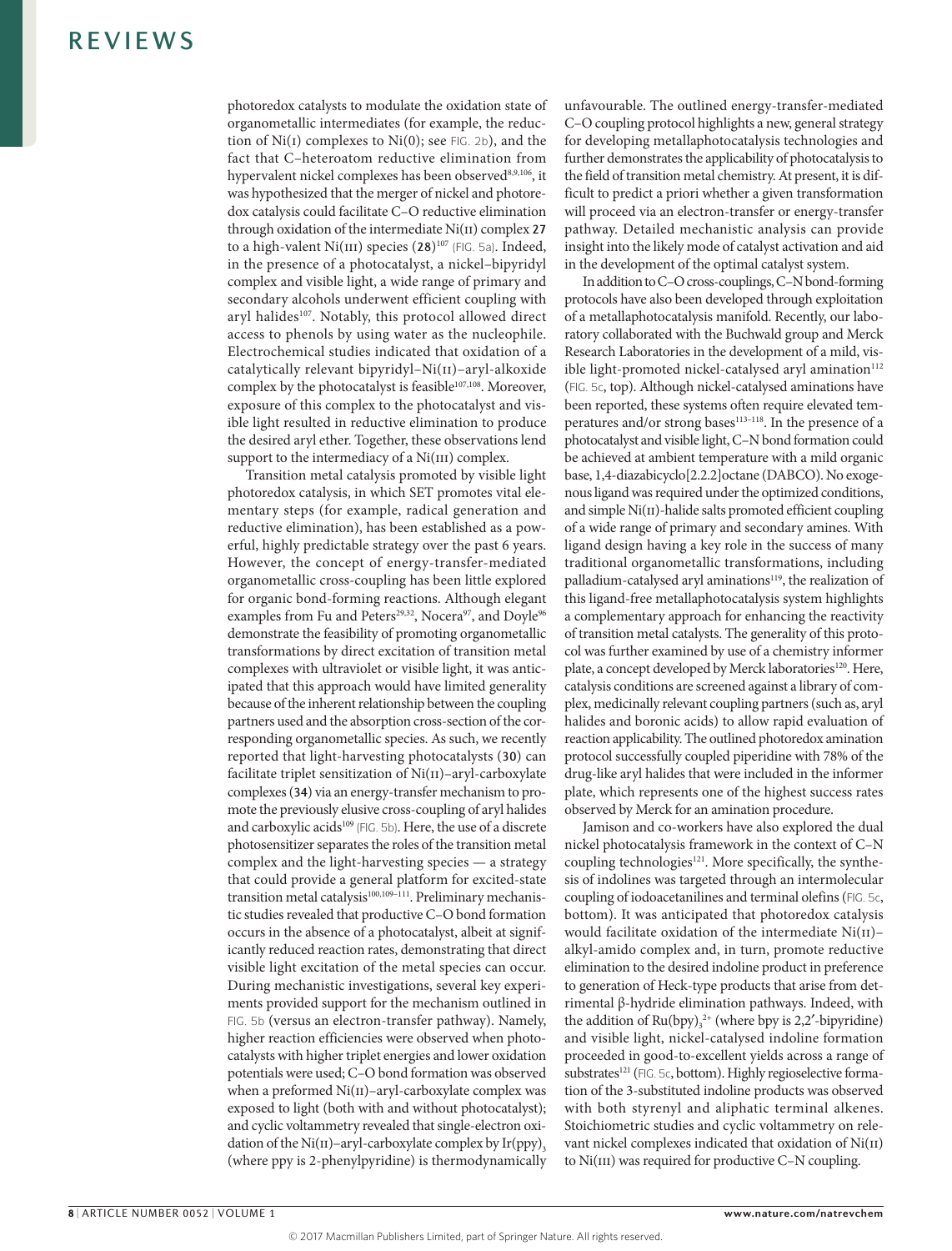

**Nature Reviews** | **Chemistry** etherification of aryl halides is proposed to proceed by oxidation of a Ni(ii)-alkoxide complex to a high-valent Ni(iii) Figure 5 | **Visible light-enabled Ni-catalysed C–X bond-forming reactions. a** | Photoredox nickel‑catalysed species<sup>107</sup>. **b** | Formation of aryl esters can be accomplished through energy transfer-mediated coupling of aryl halides and carboxylic acids<sup>109</sup>. **c** | The introduction of a photocatalyst and visible light has been demonstrated to facilitate nickel‑catalysed C–N cross-couplings, thereby providing access to aniline<sup>112</sup> and indoline<sup>121</sup> products. **d** | Cross-coupling protocols for C–S (REFS 123,124)and C–P (REF. 125) bond formation have been developed using the metallaphotoredox catalysis platform. CFL, compact fluorescent light; cod, cyclooctadiene; DABCO, 1,4-diazabicyclo[2.2.2]octane; dtbbpy, 4,4ʹ-di(*tert*-butyl)-2,2ʹ-bipyridine; glyme, 1,2-dimethoxyethane.

The development of photoredox nickel-catalysed methodologies for C–C bond-formation has primarily relied on a mechanistic blueprint that involves oxidative radical generation, organometallic radical capture and reduction of an intermediate nickel species. This mechanistic paradigm has recently been exploited in the design of C–X cross-coupling protocols. In this scenario, the combination of radical capture and oxidative addition produces a high-valent Ni(III) species which, as outlined in the direct oxidation state modulation strategy (FIG. 5a), assists C–X bond formation. Johannes and Oderinde

reported a photoredox nickel-catalysed amination protocol that delivers diarylanilines from aryl halides and primary aniline precursors<sup>122</sup>. A wide variety of anilines with different electronic properties can be used, but the coupling of primary aliphatic amines proceeded with low efficiency under these conditions. The proposed mechanism involves the generation of an aminyl radical by oxidation and deprotonation of the aniline nucleophile, followed by trapping with a Ni(I) halide complex. This metallaphotoredox strategy was also applied to the thioetherification of aryl halides<sup>123</sup> (FIG. 5d). In this report,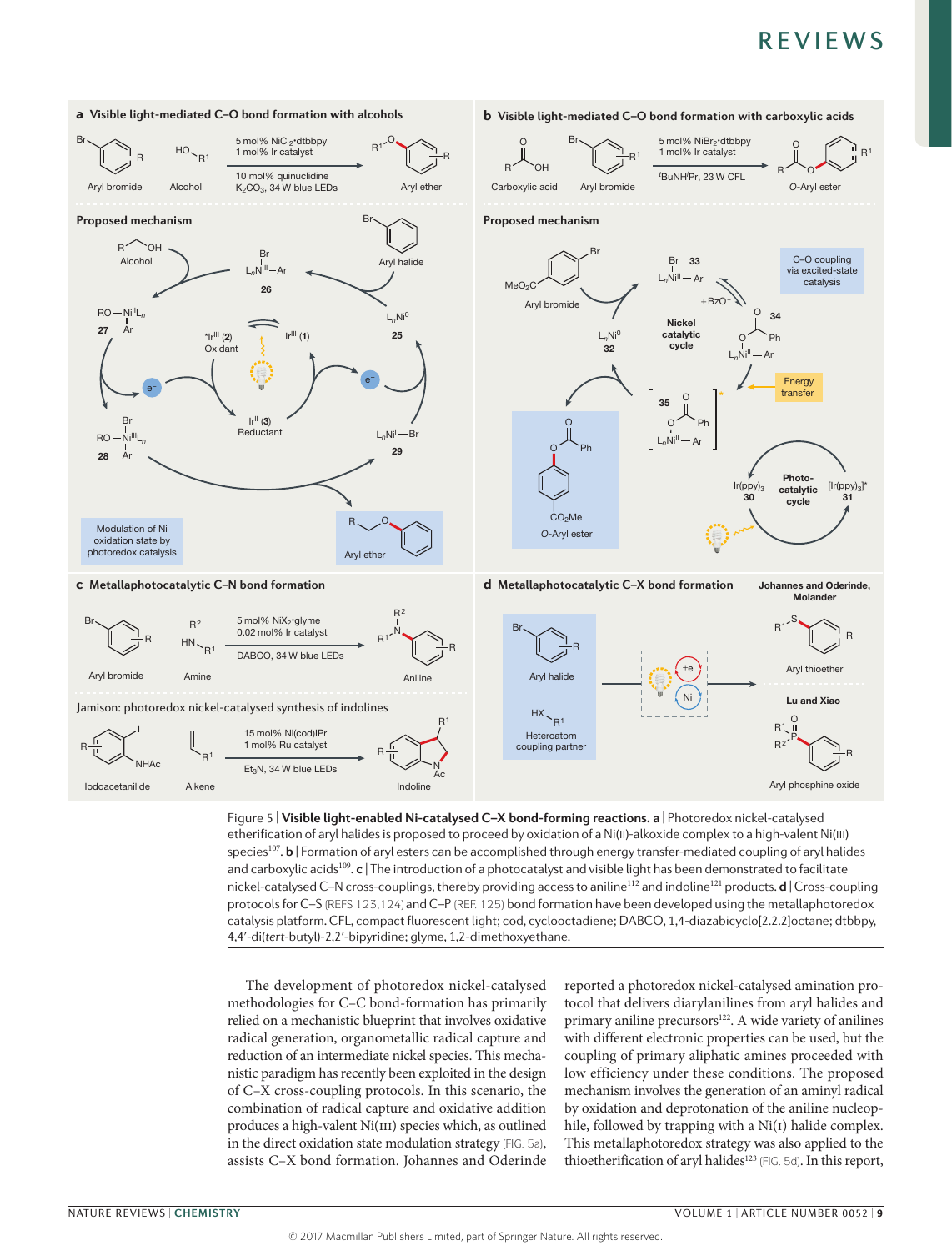concerted proton-coupled electron-transfer-mediated thiyl radical generation is postulated. This mechanistic proposal is supported by Stern–Volmer quenching studies and thiyl radical trapping experiments. Molander and co-workers also reported a dual photoredox nickelcatalysed thioetherification protocol, although thiyl radical generation is proposed to occur by an alternative HAT mechanism124. Single-electron oxidation of alkyl silicates has been shown to deliver alkyl radicals (FIG. 2c). This strategy was used to deliver carbon-centred radicals that could then undergo HAT with the thiol nucleophile to afford the key thiyl radical coupling partner (FIG. 5d). The outlined





**Figure 6 | Light-enabled C–H functionalization using dual palladium photoredox catalysis. a** | Enhanced efficiencies were observed in palladium‑catalysed Sonogashira couplings through addition of a photocatalyst and visible light<sup>110</sup>. **b** | Proposed catalytic cycle for dual photoredox palladium-catalysed C-H arylation of phenylpyridines involving aryl radical generation from aryl diazonium precursors<sup>127</sup>. **c** | Photoredox palladium-catalysed oxidative intramolecular C-H functionalization provides access to indoles with molecular oxygen used as the terminal oxidant<sup>134</sup>. CFL, compact fluorescent light; DG, directing group; SET, single-electron transfer.

silicate–HAT platform enabled the development of mild, base-free reaction conditions and, consequently, excellent functional group compatibility was observed. The outlined thioetherification methodologies enable coupling of a wide variety of primary, secondary and tertiary thiols, and, interestingly, high selectivity towards C–S coupling was observed in the presence of reactive oxy and amino functional groups. In addition, Lu and Xiao reported a metallaphotoredox-catalysed C–P bond-forming protocol that is proposed to proceed through the generation of a phosphorus-centred radical<sup>125</sup>.

### Palladium metallaphotocatalysis

The potential impact of combining light-harvesting catalysts with transition metal catalysis was first recognized by Osawa in 2007. In this seminal report, the inclusion of  $Ru(bpy)_{3}^{2+}$  and irradiation with visible light was noted to significantly accelerate palladium-catalysed Sonogashira reactions<sup>110</sup> (FIG. 6a). Moreover, addition of the photocatalyst obviated the need for a copper cocatalyst, an additive traditionally used to aid activation of the alkyne partner<sup>126</sup>. The authors postulated that photoexcited  $Ru(bpy)_{3}^{2+}$  facilitates oxidative addition, as enhanced efficiencies were observed for challenging aryl chloride substrates, but the precise mechanistic role of the photocatalyst was not determined.

In 2011, Sanford and co-workers further investigated the concept of merging photoredox and transition metal catalysis, and a dual photoredox palladium catalyst system was designed that enabled C(*sp*<sup>2</sup> )–H arylation of 2-arylpyridines with aryl diazonium salts $^{127}$  (FIG. 6b). Prior to this report, palladium-catalysed C–H arylation protocols typically required the presence of strong oxidants and/or elevated temperatures<sup>128-130</sup>. By merging photoredox and palladium catalysis, the outlined C–H arylation could be conducted at ambient temperature and in the absence of strong external oxidants, thereby providing greater functional group tolerance than would be exhibited using traditional reaction conditions.

Perhaps more importantly, it was proposed<sup>127</sup> that the photocatalyst was implicated in both reductive radical generation and modulation of the oxidation state of the palladium catalyst. These key mechanistic proposals provided a blueprint for the design of alternative metallaphotoredox platforms and instigated significant growth in the field. Specifically, Sanford hypothesized that concerted metallation–deprotonation of 2-phenylpyridine (36) by  $Pd(OAc)$ , (37) delivers palladacycle 38 (FIG. 6b). Simultaneously, the excited ruthenium photocatalyst 42 can reduce aryl diazonium salt 44 to afford aryl radical 45 and dinitrogen upon fragmentation. The aryl radical can then intercept palladacycle  $38$  to afford the Pd(III) intermediate 39. Subsequent oxidation of 39 by the  $Ru(III)$ complex 43 generates a high-valent  $Pd(IV)$  species (40) that undergoes rapid reductive elimination to yield the arylated product. An alternative mechanism that involves reductive elimination from Pd(III) and subsequent oxidation of the  $Pd(i)$  species by the oxidized photocatalyst has been proposed and is supported by computational studies<sup>131</sup>. Other palladium-catalysed C-H functionalization protocols have been proposed to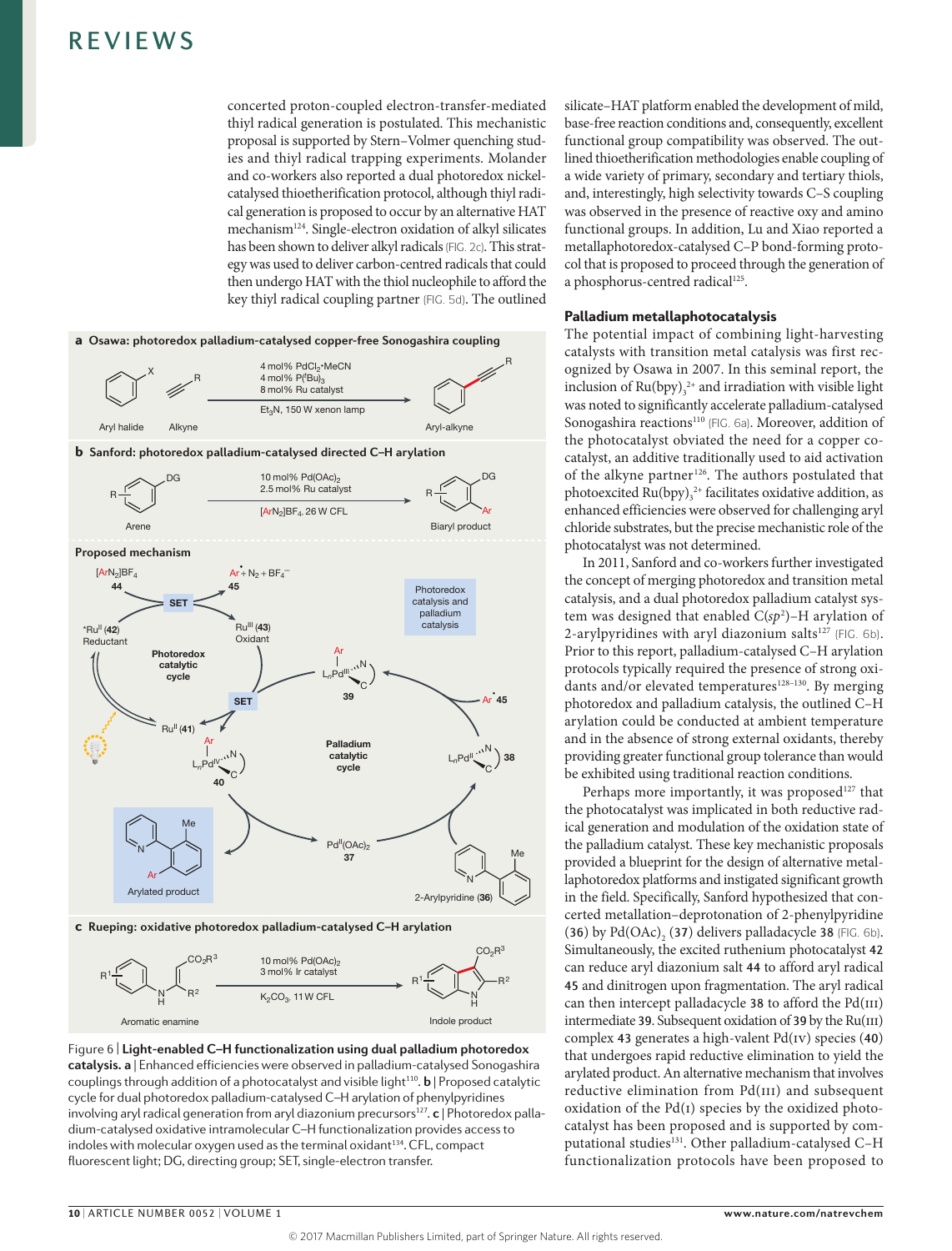proceed via a similar  $Pd(III)-Pd(I)$  mechanism<sup>132</sup>. Interestingly, when electron-deficient aryl diazonium salts were coupled with 1-phenylpyrrolidin-2-one, high yields of the C–H arylated products were obtained in the absence of a photocatalyst. Here, it was postulated that the palladacyclic intermediate (analogous to 38) could engage in photoinduced electron transfer (PET) with the aryl diazonium coupling partner. Indeed, the Che lab recently reported that cyclometallated palladium(II) complexes can function as efficient photocatalysts on exposure to visible light<sup>133</sup>. Rueping and co-workers<sup>134</sup> have exploited the capacity of palladium catalysts (i) to activate strong alkenyl and aromatic C–H bonds, and (ii) to undergo photocatalyst-mediated oxidation state



### **Nature Reviews** | **Chemistry** Figure 7 | **Visible light-enabled decarboxylative coupling using**

**metallaphotoredox catalysis. a** | Photoredox-mediated acyl radical generation can be merged with palladium-catalysed directed C-H functionalization to accomplish C(sp<sup>2</sup>)–C(sp<sup>2</sup>) cross-coupling<sup>136,137</sup>. **b** | Photoredox palladium-catalysed intramolecular decarboxylative allylation is proposed to proceed through radical decarboxylation from an intermediate palladium-carboxylate complex<sup>139,140</sup>. LED, light emitting diode; SET, single-electron transfer.

modulation, to develop a dual catalytic synthesis of indoles from aromatic enamines (FIG. 6c). The terminal oxidant in this direct C–H olefination methodology is molecular oxygen, further demonstrating that photoredox catalysis can aid the development of mild protocols for transition metal-catalysed reactions, which typically demand strong stoichiometric oxidants.

Intermolecular and intramolecular transition metal-mediated decarboxylative technologies allow simple carboxylates to be used as coupling partners for valuable C–C bond-forming reactions. Since the early work of Tsuji and Saegusa<sup>73,74</sup> on decarboxylative cross-coupling, palladium catalysts have been widely used for these transformations and, although many elegant strategies have been developed by Gooßen and others<sup>135</sup>, metalmediated decarboxylation of aliphatic carboxylates remains challenging. Recently, our laboratory developed a general catalysis platform for cross-coupling of aliphatic carboxylic acids through the merger of photoredox and nickel catalysis (FIG. 2a). Subsequently, the Wang group demonstrated that the aforementioned photoredox-mediated decarboxylation strategy could be interfaced with palladium catalysis to accomplish direct C–H acylation of *N*-phenyl amides<sup>136,137</sup>. As depicted in FIG. 7a, the proposed mechanism involves initial amide-directed C–H activation to deliver palladacycle 46. Oxidative decarboxylation of keto acid 52 by the excited organic photocatalyst 50 provides acyl radical 53. Palladacycle 46 intercepts radical 53 to form a  $Pd(III)$  intermediate (47), which then undergoes C–C bond-forming reductive elimination to provide the acylated adduct and a  $Pd(i)$  species (48). Finally, molecular oxygen facilitates closure of both catalytic cycles through sequential single-electron oxidation of the reduced photocatalyst  $(51)$  and Pd(I) complex 48 to regenerate photocatalyst 49 and Pd(ii) catalyst 37. The outlined decarboxylative keto acid activation mode and palladium catalysis was used by Fu and Shang to cross-couple nucleophilic acyl radicals with aryl halides — presumably in a mechanistically analogous manner to the previously discussed nickel-mediated protocol<sup>71,138</sup>. In an intramolecular setting, Tunge and co-workers established that photoredox catalysis can enable expansion of the classic Tsuji–Trost system to encompass new substrate classes such as  $\alpha$ -amino allyl esters<sup>139,140</sup> (FIG. 7b). Here, radical decarboxylation overcomes the inherent difficulties that are associated with anionic metal-mediated decarboxylation of aliphatic acids, and the protocol could be extended to allow intermolecular coupling of amino acids and allyl carbonates. Xiao and Lu demonstrated that C–H allylation of *N*-aryl amines could also be achieved by interfacing photoredox-mediated oxidative generation of α-amino radicals with palladium-mediated  $\pi$ -allyl formation<sup>141</sup>.

### Copper metallaphotocatalysis

Following on from pioneering work in the field of photoredox palladium catalysis, the Sanford laboratory successfully demonstrated that copper catalysis could also be integrated into the metallaphotoredox manifold. The key design elements outlined in the dual photoredox palladium-catalyst system, namely reductive radical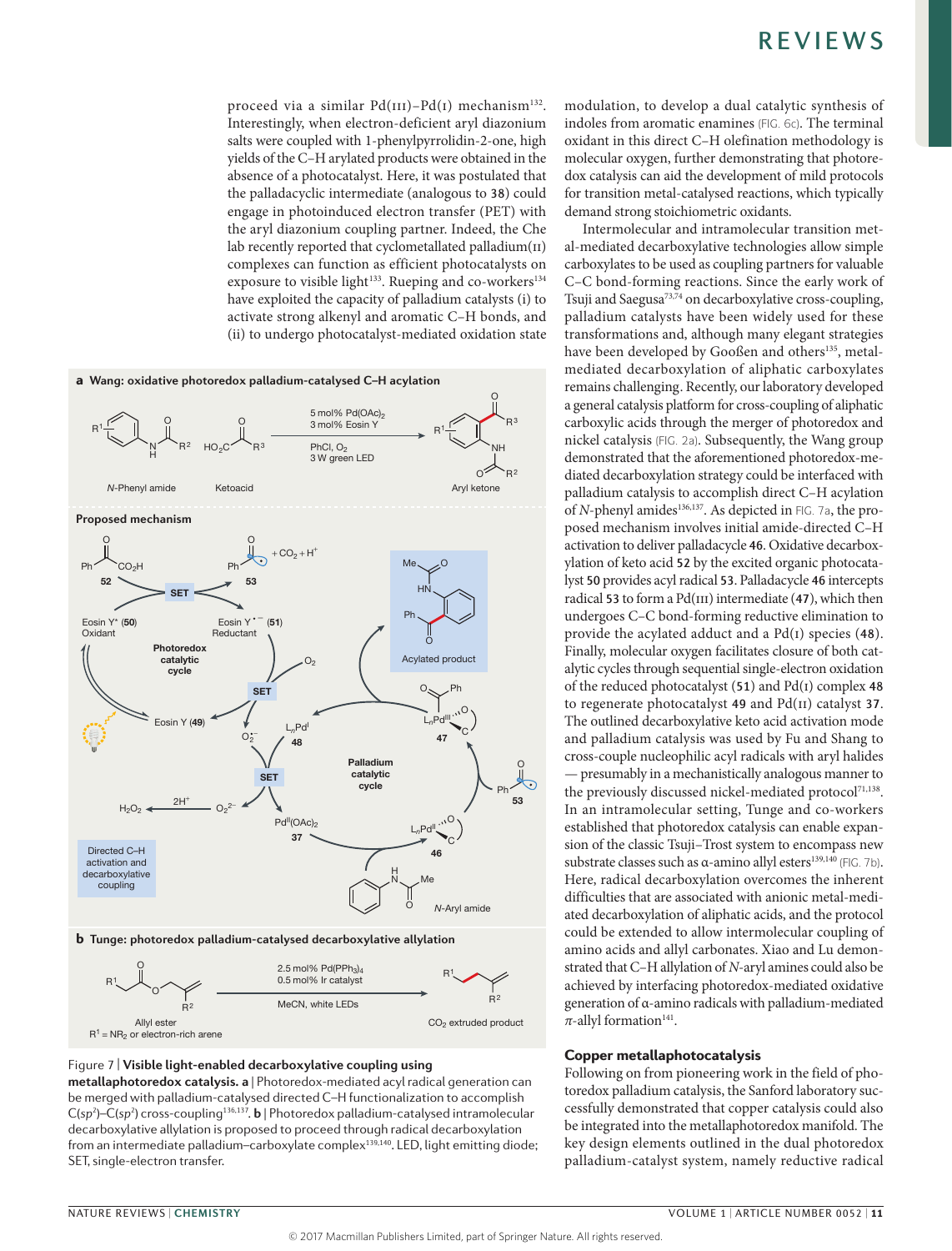generation and oxidative modulation of the transition metal oxidation state, were elegantly applied to the development of a copper-catalysed trifluoromethylation protocol142. Selective trifluoromethylation strategies are highly desirable because of the enhanced metabolic stability that is often exhibited by drug-like molecules that are substituted with this functional group<sup>143</sup>. As such, this dual photoredox copper-catalysed methodology provides a mild, efficient catalyst system for cross-coupling boronic acids and perfluoroalkyl iodides<sup>142</sup> (FIG. 8a). In the proposed mechanism, the trifluoromethyl radical is generated through reduction of  $CF<sub>3</sub>I$  by Ru(i) complex 54 (REF. 144), and, subsequently, this radical is trapped by a  $Cu(II)$  complex (55). The resultant  $Cu(III)$  species 56 can undergo transmetallation with





the boronic acid (to form 57) and reductive elimination to furnish the desired trifluoromethylated product. Finally, SET between the copper and photoredox catalysts (58 and 42) closes both catalytic cycles. Although the dual photoredox copper- and palladium-catalysed methodologies that have been reported by the Sanford group use similar key mechanistic principles, the discrete transformations that are enabled by these catalyst systems highlight the potential for developing a vast array of highly valuable bond-forming methodologies through creative manipulation of the core concepts of metallaphotocatalysis.

Light-promoted copper catalysis — initiated either by direct ultraviolet excitation or by photocatalyst-mediated visible light sensitization — has recently gained considerable attention in the context of carbon–heteroatom bond formation. Chan–Lam cross-couplings represent a powerful strategy for copper-mediated C–X bond formation, with molecular oxygen typically functioning as the terminal oxidant. In this regard, Kobayashi<sup>145</sup> reported a photoredox Chan–Lam procedure based on reaction conditions previously described by Buchwald<sup>146</sup> for the coupling of aryl boronic acids and anilines (FIG. 8b). The combination of copper and photoredox catalysis both eliminated the requirement for a large headspace and vigorous stirring (a practical constraint that is associated with oxygen-mediated catalyst turnover) and expanded the substrate scope to include electron-deficient aryl boronic acids. As such, it was proposed<sup>145</sup> that the role of the photocatalyst is related to efficient turnover of the copper catalyst, and photoredox-mediated generation of a high valent  $Cu(III)$  complex was tentatively postulated. In a subsequent report, Kobayashi and co-workers described a photocatalytic copper-mediated Ullmann coupling for the synthesis of arylated carbazoles<sup>111</sup> (FIG. 8c). This visible light-mediated protocol may proceed in a mechanistically similar manner to the C–N couplings reported previously by Fu and Peters<sup>29</sup>; here, irradiation by high-energy ultraviolet light is proposed to initiate a SET pathway through excitation of an *in situ* generated Cu–carbazolide complex. In the dual catalytic, visible light-activated reaction, triplet sensitization of a copper amide complex by energy transfer from the photoexcited iridium catalyst is postulated $111$ . In the absence of mechanistic studies, alternative SET and direct excitation pathways are also outlined as potential reaction mechanisms. The activation of organometallic complexes by energy transfer from a visible light-harvesting catalyst represents a little-explored, but potentially powerful, strategy for developing challenging transition metal-mediated technologies.

### Gold metallaphotocatalysis

The application of photocatalysis to the field of transition metal cross-coupling has provided new strategies for accomplishing traditionally challenging elementary mechanistic steps such as reductive elimination (for example, electron-transfer or energy-transfer activation of organometallic intermediates; see FIG. 5), transmetallation (for example, radical generation from alkyl trifluoroborate salts; see FIG. 2c) and oxidative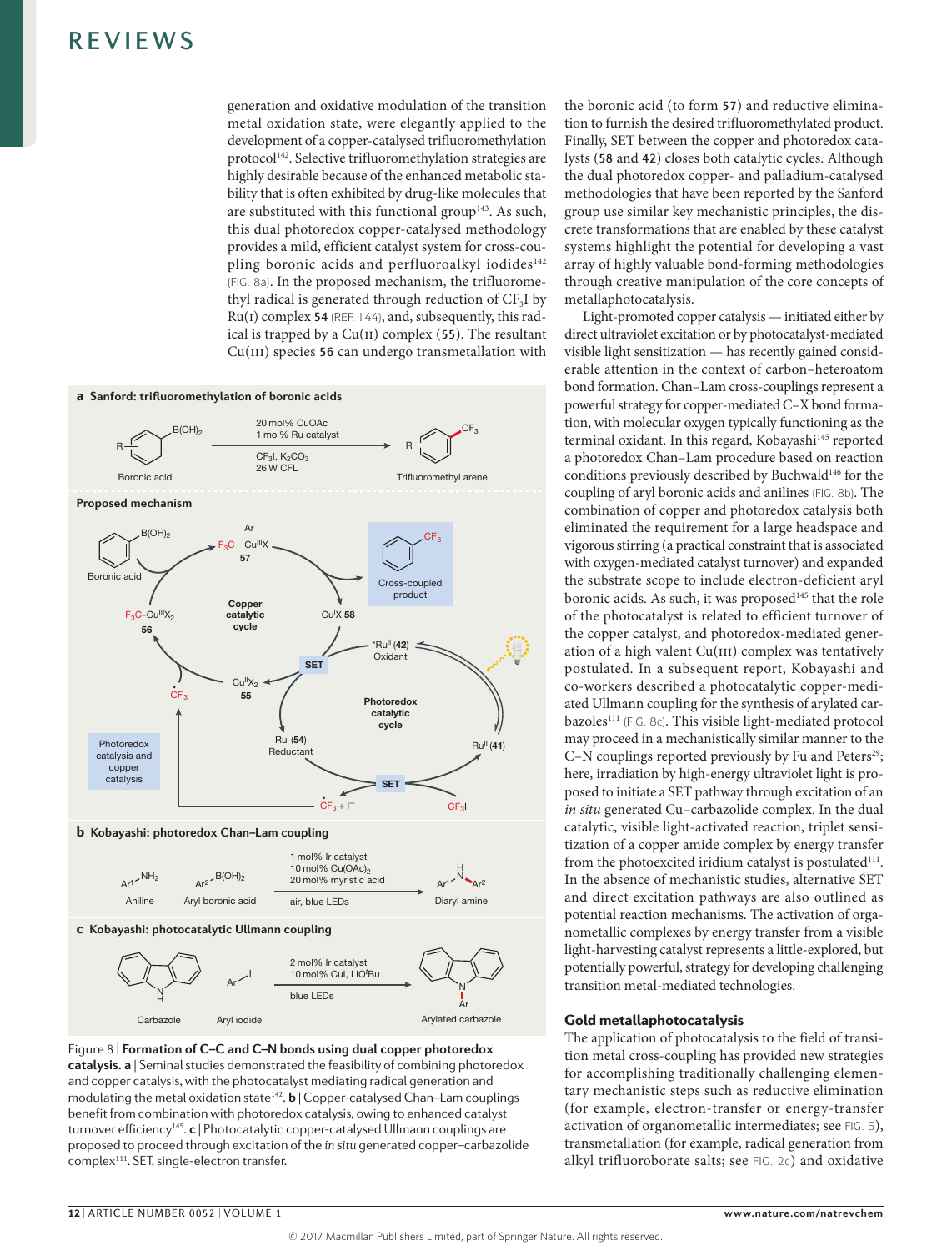addition (see below). In this regard, metallaphotoredox catalysis can enable metal species that typically engage in polar oxidative additions to partake in singleelectron radical capture mechanisms. For example, Sanford reported that cyclometallated Pd(II) complexes can intercept aryl radicals to afford Pd(iii)–aryl species<sup>127</sup>. Glorius, Toste and others have employed this radical capture strategy to design mild gold-catalysed arylation protocols — desirable coupling processes that typically require harsh oxidants. Although the carbophilic Lewis acidic nature of Au(i) complexes has enabled the development of a wide array of alkene and alkyne functionalization technologies, a key challenge has been to expand beyond hydrofunctionalization protocols to enable efficient terminal arylation<sup>147-150</sup>. Here, the difficulty of polar oxidative additions between Au(i) species and aryl halides presents a key challenge<sup>151-153</sup>,



**Nature Reviews** | **Chemistry** Figure 9 | **Oxyarylation and aminoarylation of alkenes through dual gold photoredox catalysis. a** | The challenge of generating Au(iii)-aryl complexes through polar oxidative addition can be overcome by photoredox-mediated aryl radical generation/gold-trapping followed by single-electron oxidation. **b** | The merger of photoredox and gold catalysis assists in oxyarylation of alkenes through generation of a highly activated cationic Au(III)-aryl complex<sup>157</sup>. CFL, compact fluorescent light; SET, single-electron transfer; Ts, tosyl.

and photoredox catalysis has provided one solution for addressing this issue (FIG. 9a). Under the dual photoredox gold catalysis manifold, reductive generation of aryl radicals from aryl diazonium salts can provide rapid access to  $Au(II)$ –aryl species (61). Subsequent oxidation of the Au(ii) complex either by SET with the oxidized photocatalyst or through a radical chain pathway<sup>154,155</sup> produces a Au(iii)–aryl complex that can readily engage a variety of *π*-unsaturates. Recent stoichiometric studies by Glorius and co-workers support this mechanistic proposal<sup>156</sup>. Importantly, this strategy disfavours protodeauration by installing the aryl group before substrate complexation; assists in substrate activation by generation of a highly activated cationic Au(III) complex; and overcomes the challenge of unfavourable two-electron oxidative addition through mediating an alternative aryl radical trapping pathway.

The merger of photoredox and gold catalysis was first reported by Glorius and co-workers in 2013 (REF. 157). Here, the outlined aryl radical capture strategy facilitated highly efficient intramolecular oxyarylation and aminoarylation of alkenes (FIG. 9b). Selective 5-exo-trig and 6-exo-trig cyclizations provide access to arylated tetrahydrofuran, tetrahydropyran and pyrrolidine ring systems. Although, in the initial publication, aryl radical capture was tentatively proposed to occur after Au(i)-mediated alkene cyclization, subsequent computational and stoichiometric studies<sup>158,156,154</sup> lend support to the mechanism outlined in FIG. 9b. As previously discussed, photoexcited ruthenium catalyst 42 facilitates reductive generation of aryl radical 45, and the resultant oxidized Ru(III) species 43 mediates oxidation of *in situ* generated Au(II)–aryl complex 61. This stepwise oxidative addition generates the key cationic Au(III)–aryl complex 62, and intermediate 62 mediates rapid cyclization of alkene substrate 59 to yield the oxyaryl addition product upon reductive elimination. Notably, high diastereoselectivities were observed when internal alkenes were used, consistent with trans-selective oxyauration and stereoretentive reductive elimination from the Au(III)–alkyl–aryl complex. In addition, this strategy could be expanded to accomplish intermolecular, three-component couplings of alkenes, methanol and aryldiazonium (or diaryliodonium) salts<sup>159</sup>. Following on from this report, Toste and co-workers demonstrated that dual photoredox gold catalysis can facilitate arylative ring expansions of allylic cyclopropanol and cyclobutanol precursors to afford cyclobutanone and cyclopentanone scaffolds, respectively<sup>160</sup> (FIG. 10). In this report, the intermediacy of the key cationic Au(III) aryl species was postulated, and preliminary mechanistic investigations provided support for this hypothesis.

The dual photoredox gold catalysis platform is not restricted to alkene functionalization protocols. Indeed, Shin and co-workers reported the arylative cyclization of *tert*-butyl allenoates to provide a range of structurally diverse butenolides<sup>161</sup>. Interestingly, high efficiencies could be achieved under both photoredox and thermal conditions, and it was postulated that a radical chain mechanism could be operative. It should be noted that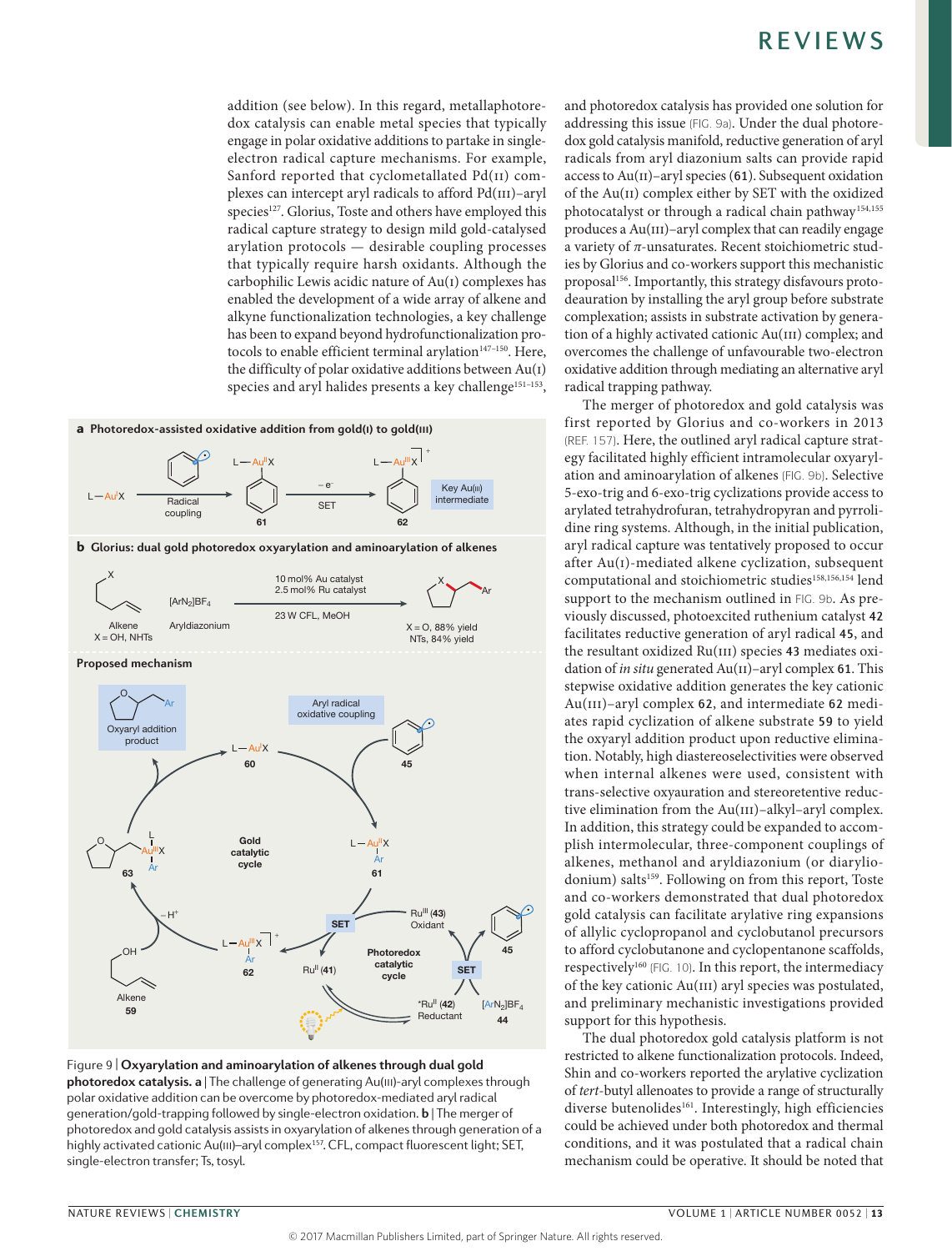

Figure 10 | Arylative functionalization mediated by dual gold photoredox catalysis. Photoredox-mediated access to cationic Au(III)-aryl complexes assists in a range of gold-mediated functionalizations of  $\pi$ -unsaturated substrates involving a terminal arylation event<sup>155,160,162-164,166,169</sup>. TMS, trimethylsilyl.

recent chemical actinometry studies from the Glorius group suggest that a radical chain mechanism could also be operative in other dual photoredox gold-catalysed processes<sup>155</sup>. In the context of alkyne functionalization, the groups of Glorius, Shin, and Alcaide have recently reported arylative Meyer–Schuster rearrangements for the efficient generation of α-aryl enones from propargyl alcohols<sup>162-164</sup>. Before these studies, the necessity of strong oxidants for generation of the requisite  $Au(III)$ –aryl species limited developments in the area. These metallaphotoredox protocols allow the synthesis of a variety of tri-substituted and tetra-substituted enones, and, in many cases, high *E* selectivity was observed. Expanding on this alkyne functionalization platform, an arylative alkyne hydration methodology has been developed by Glorius and co-workers for the synthesis of α-aryl ketones<sup>164</sup>.

In a recent report from Hashmi and co-workers, it was demonstrated that arylative alkyne hydration<sup>164</sup> could be accomplished in the absence of a photosensitizer<sup>165</sup>. By optimizing the light source and ligand system on the gold catalyst, it is possible to effect this transformation by using only the gold catalyst. In this instance, it is likely that a gold complex that is generated *in situ* can function as the photoreductant in an analogous manner to the reactivity observed by Sanford $127$  in the C–H arylation of 1-phenylpyrrolidin-2-one with electron-deficient aryl diazonium salts (photoactive cyclometallated palladium complexes facilitate reduction of the diazonium salts). It was proposed that, subsequent to PET, the  $Au(II)$  species and the aryl radical that are formed (following loss of dinitrogen) recombine to deliver an Au(III)–aryl complex, which can then engage an alkyne substrate as previously outlined. This mechanistic hypothesis is supported by stoichiometric studies in which, in the presence of a bidentate ligand, a  $Au(III)$ –aryl species could be isolated. The formation of this Au complex indicates that photoexcitation of a Au(i) species can induce stepwise SET oxidative addition into aryl diazonium salts, a reaction that does not occur without photoexcitation.

The diverse reactivity of  $Au(III)$  complexes can be exploited to establish a general platform for photoredoxpromoted coupling of aryl radicals. In this regard, the Glorius and Toste groups concurrently reported alternative strategies for accomplishing C(*sp*)–C(*sp*<sup>2</sup> ) cross-coupling with aryl diazonium salts 155,166. Toste and co-workers disclosed a catalyst system that promotes arylation of alkynyl trimethylsilanes and this transformation is proposed to proceed by transmetallation from the silane to the  $Au(III)$ –aryl species that is generated *in situ*. Terminal alkynes are used as the C(*sp*)-coupling fragment in the protocol reported by the Glorius laboratory, and a mechanistic pathway involving C(*sp*)–H activation by the Au(III)–aryl complex is proposed. Notably, in both cases, the mild, base-free conditions provide access to a wide variety of diaryl-alkynes and aryl, alkylalkynes. In addition, functional groups that are sensitive to traditional Sonogashira palladium catalysis conditions, such as aryl halides, are well tolerated. Hermange and Fouquet<sup>167</sup>, and Lee<sup>168</sup> have subsequently reported the application of this metallaphotoredox strategy to the  $C(sp^2)$ - $C(sp^2)$  cross-coupling of aryl boronic acids and aryl diazonium salts. In addition to C–C bond-forming technologies, Toste and co-workers recently reported the dual photoredox gold-catalysed P–H arylation of alkyl phosphonates<sup>169</sup>.

The methodologies discussed in this section demonstrate the benefits of merging photoredox catalysis with traditional transition metal catalysis platforms. In the context of gold catalysis, this combination enables the development of mild redox-neutral protocols and avoids the use of strong stoichiometric oxidants; reduces unproductive protodeauration and homodimerization pathways by promoting rapid generation of highly active cationic Au(III)–aryl complexes; and provides entry to valuable new gold-catalysed transformations.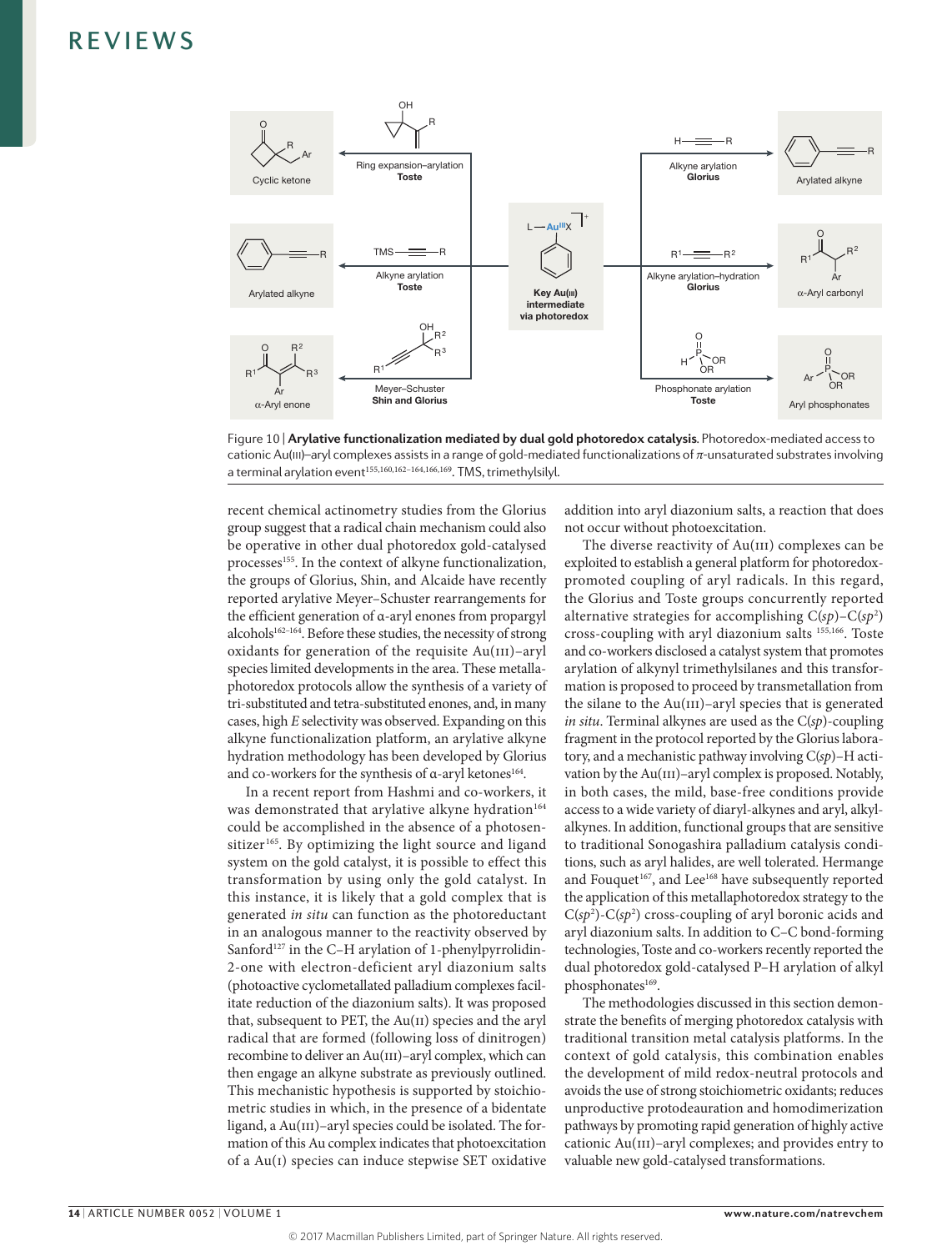#### Metallaphotocatalysis with other metals

Although current research in the field of metallaphotocatalysis has primarily focused on nickel, palladium, copper and gold catalysis, the merger of ruthenium, rhodium and cobalt catalysis has also been reported. Photoredox catalysis can facilitate rhodium-catalysed and ruthenium-catalysed C–H oxidative Heck technologies by mediating regeneration of the requisite active catalysts. In the former case, Rueping and co-workers showed that traditional super-stoichiometric copper co-catalysts could be replaced with an iridium photocatalyst, molecular oxygen and visible light, to enable directed C–H olefination of aryl amides in good yields<sup>170</sup>. Following these encouraging results, this strategy was subsequently applied to the development of a photoredox ruthenium-catalysed protocol for the ortho-olefination of phenols<sup>171</sup>. These methodologies, in addition to the previously discussed palladiumcatalysed oxidative Heck protocol (FIG. 6c), reveal the capability of photoredox catalysts to modulate the oxidation state of a diverse range of metals in the presence of molecular oxygen.

Finally, mild cross-coupling hydrogen evolution reactions were developed through the merger of cobalt and photoredox catalysis. In 2015, a collaborative publication from the Wu and Lei laboratories revealed that dehydrogenative C–S bond formation could be achieved through the dual action of a photocatalyst and a 'proton-reducing' cobaloxime catalyst<sup>172</sup>. Here, benzothiazoles were generated in high yields from thiobenzanilides, with hydrogen gas as the sole by-product. Notably, this dual catalytic strategy avoids the use of a stoichiometric terminal oxidant and has provided a general strategy for achieving 'acceptorless' dehydrogenative protocols. The Wu group has demonstrated that this dual catalysis strategy is useful for a variety of C–C bond-forming reactions, such as α-amino and α-oxy C-H functionalizations<sup>173-177</sup>. Lei and co-workers have exploited photoredox-mediated alkene radical cation generation<sup>178-180</sup> to accomplish both dehydrogenative cross-coupling of alkenes with alcohols and azoles<sup>181</sup> and anti-Markovnikov oxidation of styrenes<sup>182</sup>. More recently, the Li group have employed dual photoredox cobalt catalysis to achieve acceptorless dehydrogenation of saturated N-heterocycles<sup>183</sup>. Interestingly, extrusion of multiple equivalents of hydrogen could be accomplished and a range of heteroaromatic products could be accessed, including quinolines, quinoxalines, quinazolines, indoles and benzothiazoles.

### Conclusion and future directions

Over the past decade, visible light photocatalysis has emerged as a powerful tool for accessing previously challenging reactivity in organic chemistry. Selective excitation of light-harvesting catalysts can promote oxidative or reductive generation of versatile reactive radical species under extremely mild conditions, and often from abundant, bench-stable precursors. The combination of photoredox catalysis with alternative catalytic platforms allows capture of these radical species with a diverse array of organic and organometallic coupling partners, and/or provides opportunities for radical generation that are impossible with typical photoredox catalysts alone. A dual catalytic platform that has recently attracted great interest from the synthetic community is the merger of photoredox and transition metal catalysis. Here, photoredox catalysis can offer exciting opportunities for the development of transition metal catalysis — a well-established, but constantly evolving, field of research. As mentioned above, photoredox catalysis offers access to a broad range of carbon-centred and heteroatom-centred radicals, and these species have been used as nucleophilic coupling partners in metallaphotocatalytic transformations. Importantly, this feature enables direct cross-coupling of abundant, native functional groups (for example, carboxylic acids, C–H bonds and alcohols) in place of typical organometallic coupling partners, which often require multistep synthesis and exhibit lower functional group tolerance. In addition, the development of organometallic processes that proceed via a radical capture mechanism can overcome inherently problematic two-electron oxidative addition (for example, aryl radical addition to Au(i) complexes) and transmetallation (for example, alkyl radical addition versus alkyl transfer from trifluoroborate salts) steps.

The advantages of combining photoredox and transition metal catalysis extend far beyond the singular aspect of radical generation. Photoredox catalysis provides a unique reaction environment, as the lightharvesting catalysts are simultaneously oxidizing and reducing in nature. By contrast, transition metalcatalysed protocols are typically oxidative, reductive or neutral, and, consequently, the addition of a photocatalyst and light allows the development of redox-neutral protocols that would be inaccessible under nonirradiative conditions. Furthermore, photoredox catalysis has been shown to mediate net oxidative processes without the requirement for harsh stoichiometric oxidants, using simply molecular oxygen as the terminal oxidant. Perhaps most importantly, photoredox catalysts can be of use in challenging mechanistic steps by either direct modification of the oxidation state of the transition metal via SET, or generation of excited-state metal complexes through energy transfer. For example, both of these activation modes have been used to assist challenging C–X bond-forming reactions by enhancing the capacity of metal complexes for reductive elimination.

Over the past 6 years, the merger of photoredox and transition metal catalysis has been demonstrated as a highly versatile platform for the development of new methodologies. By combining these individually powerful catalytic manifolds, synthetic chemists can strive to achieve transformations that are not currently possible using a single catalyst system. As such, we anticipate that the field of metallaphotocatalysis will continue to grow at a remarkable pace, providing the organic community with new synthetic tools for streamlined access to valuable chemical building blocks.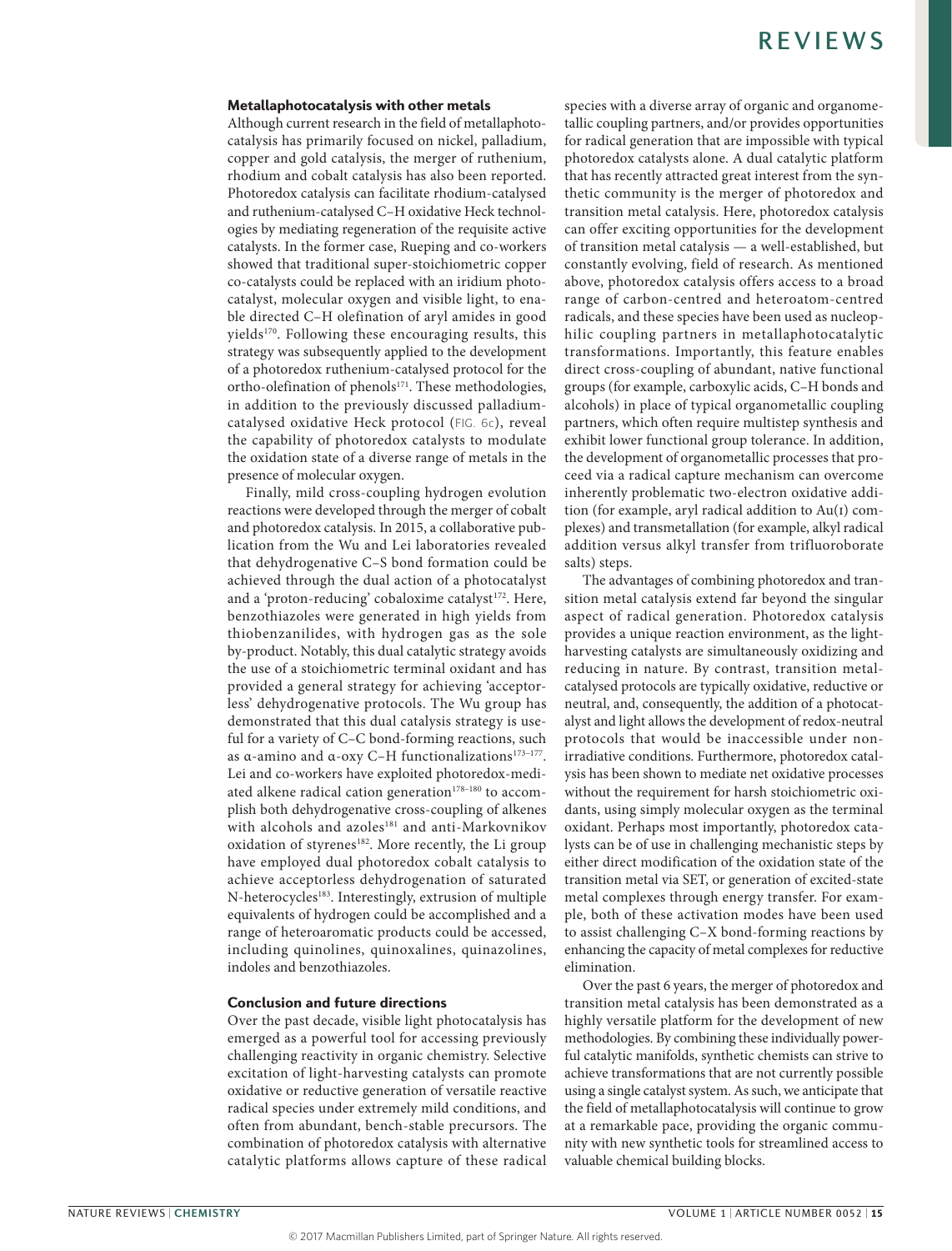- 1. Ault, A. The Nobel prize in chemistry for 2001. *J. Chem. Educ.* **79**, 572–577 (2002).
- 2. Casey, C. P. 2005 Nobel prize in chemistry. Development of the *E*‑olefin metathesis method in organic synthesis. *J. Chem. Educ.* **83**, 192–195 (2006).
- 3. Johansson Seechurn, C. C. C., Kitching, M. O., Colacot, T. J. & Snieckus, V. Palladium-catalyzed crosscoupling: a historical contextual perspective to the 2010 Nobel prize. *Angew. Chem. Int. Ed.* **51**, 5062–5085 (2012).
- 4. Hegedus, L. S. & Söderberg, B. C. G. *Transition Metals in the Synthesis of Complex Organic Molecules* 3rd edn (Univ. Science Books, 2010).
- 5. Ruiz-Castillo, P. & Buchwald, S. L. Application of palladium-catalyzed C–N cross-coupling reactions. *Chem. Rev.* **116**, 12564–12649 (2016).
- Matsunaga, P. T., Hillhouse, G. L. & Rheingold, A. L. Oxygen-atom transfer from nitrous oxide to a nickelmetallacycle. Synthesis, structure, and reactions of [cyclic] (2,2′-bipyridine)Ni(OCH<sub>2</sub>CH<sub>2</sub>CH<sub>2</sub>CH<sub>2</sub>). *J. Am.*<br>*Chem. Soc.* **115**, 2075–2077 (1993).
- 7. Matsunaga, P. T., Mavropoulos, J. C. & Hillhouse, G. L. Oxygen-atom transfer from nitrous oxide  $(N = N = O)$ to nickel alkyls. Syntheses and reactions of nickel(ii) alkoxides. *Polyhedron* **14**, 175–185 (1995).
- 8. Han, R. & Hillhouse, G. L. Carbon–oxygen reductive-elimination from nickel(ii) oxametallacycles and factors that control formation of ether, aldehyde, alcohol, or ester products. *J. Am. Chem. Soc.* **119**, 8135–8136 (1997).
- 9. Camasso, N. M. & Sanford, M. S. Design, synthesis, and carbon-heteroatom coupling reactions of organometallic nickel(iv) complexes. *Science* **347**, 1218–1220 (2013).
- 10. Chan, D., Monaco, K., Wang, R. & Winter, M. New N− and O‑arylations with phenylboronic acids and cupric acetate. *Tetrahedron Lett.* **39**, 2933–2936 (1998).
- 11. Evans, D., Katz, J. & West, T. Synthesis of diaryl ethers through the copper-promoted arylation of phenols with arylboronic acids. An expedient synthesis of thyroxine. *Tetrahedron Lett.* **39**, 2937–2942 (1998).
- 12. Lam, P. *et al.* New aryl/heteroaryl C–N bond cross-coupling reactions via arylboronic acid/cupric acetate arylation. *Tetrahedron Lett.* **39**, 2941–2944 (1998).
- Ye, Y., Schimler, S. D., Hanley, P. S. & Sanford, M. S. Cu(OTf)<sub>2</sub>-mediated fluorination of aryltrifluoroborates with potassium fluoride. *J. Am. Chem. Soc.* **135**, 16292–16295 (2013).
- 14. Wang, X., Lu, Y., Dai, H.‑X. & Yu, J.‑Q. Pd(ii)-catalyzed hydroxyl-directed C–H activation/C–O cyclization: expedient construction of dihydrobenzofurans. *J. Am. Chem. Soc.* **132**, 12203–12205 (2010).
- 15. Mei, T.-S., Wang, X. & Yu, J.-Q. Pd(ii)-catalyzed amination of C-H bonds using single-electron or twoelectron oxidants. *J. Am. Chem. Soc.* **131**, 10806–10807 (2009).
- 16. Engle, K. M., Mei, T.‑S., Wang, X. & Yu, J.‑Q. Bystanding F+ oxidants enable selective reductive elimination from high-valent metal centers in catalysis. *Angew. Chem. Int. Ed.* **50**, 1478–1491 (2011).
- 17. Hickman, A. J. & Sanford, M. S. High-valent organometallic copper and palladium in catalysis. *Nature* **484**, 177–185 (2012).
- 18. Hickman, A. J. & Sanford, M. S. Catalyst control of site selectivity in the Pd<sup>II/IV</sup>-catalyzed direct arylation of naphthalene. *ACS Catal.* **1**, 170–174 (2011).
- 19. Bitterwolf, T. E. Organometallic photochemistry at the end of its first century. *J. Organometal. Chem.* **689**, 3939–3952 (2004).
- 20. Grätzel, M. Artificial photosynthesis: water cleavage into hydrogen and oxygen by visible light. *Acc. Chem. Res.* **14**, 376–384 (1981).
- 21. Meyer, T. J. Chemical approaches to artificial photosynthesis. *Acc. Chem. Res.* **22**, 163–170 (1989).
- 22. Lowry, M. S. & Bernhard, S. Synthetically tailored excited states: phosphorescent, cyclometalated iridium(iii) complexes and their applications. *Chem. Eur. J.* **12**, 7970–7977 (2006).
- 23. Kalyanasundaram, K. & Grätzel, M. Applications of functionalized transition metal complexes in photonic and optoelectronic devices. *Coord. Chem. Rev.* **177**, 347–414 (1998).
- Shaw, M. H., Twilton, J. & MacMillan, D. W. C. Photoredox catalysis in organic chemistry. *J. Org. Chem.* **81**, 6898–6926 (2016).
- 25. Burk, M. J. & Crabtree, R. H. Selective catalytic dehydrogenation of alkanes to alkenes. *J. Am. Chem. Soc.* **109**, 8025–8032 (1987).
- 26. Maguire, J. A., Boese, W. T. & Goldman, A. S. Photochemical dehydrogenation of alkanes catalyzed

by *trans*-carbonylchlorobis(trimethylphosphine) rhodium: aspects of selectivity and mechanism. *J. Am. Chem. Soc.* **111**, 7088–7093 (1989).

- 27. Sakakura, T., Sodeyama, T., Sasaki, K., Wada, K. & Tanaka, M. Carbonylation of hydrocarbons via carbonhydrogen activation catalyzed by RhCl(CO)( $PMe<sub>3</sub>$ )<sub>2</sub>)<sup>2</sup> under irradiation. *J. Am. Chem. Soc.* **112**, 7221–7229 (1990).
- 28. Ishiyama, T., Miyaura, N. & Suzuki, A. Palladiumcatalyzed carbonylative cross-coupling reaction of iodoalkanes with 9‑alkyl‑9‑BBN derivatives. A direct and selective synthesis of ketones. *Tetrahedron Lett.*  **47**, 6923–6926 (1991).
- 29. Creutz, S. E., Lotito, K. J., Fu, G. C. & Peters, J. C. Photoinduced Ullmann C–N coupling: demonstrating the viability of a radical pathway. *Science* **338**, 647–651 (2012).

**A light-mediated Ullmann coupling that proceeds under exceptionally mild conditions, demonstrating the capacity for metallaphotocatalysis to enable challenging transformations.**

- 30. Lindsey, J. Copper assisted nucleophilic substitution of aryl halogen. *Tetrahedron* **40**, 1433–1456 (1984).
- Sumino, S., Ui, T. & Ryu, I. Synthesis of alkyl aryl ketones by Pd/light induced carbonylative crosscoupling of alkyl iodides and arylboronic acids. *Org. Lett.* **15**, 3142–3145 (2013).
- Kainz, Q. M. *et al.* Asymmetric copper-catalyzed C-N cross-couplings induced by visible light. *Science* **351**, 681–684 (2016).
- 33. Kärkäs, M. D., Porco, J. A. Jr & Stephenson, C. R. J. Photochemical approaches to complex chemotypes: applications in natural product synthesis. *Chem. Rev.*  **116**, 9638–9747 (2016).
- 34. Bach, T. & Hehn, J. P. Photochemical reactions as key steps in natural product synthesis. *Angew. Chem. Int. Ed.* **50**, 1000–1045 (2011).
- 35. Hoffmann, N. Photochemical reactions as key steps in organic synthesis. *Chem. Rev.* **108**, 1052–1103  $(2008)$
- 36. Roth, H. D. The beginnings of organic photochemistry.
- *Angew. Chem. Int. Ed. Engl.* **28**, 1193–1207 (1989). 37. Trommsdorff, H. Über Santonin [German]. *Ann. Chem. Pharm.* **11**, 190–207 (1834).
- 38. Ciamician, G. & Silber, P. Chemische Lichtwirkungen [German]. *Ber. Dtsch. Chem. Ges.* **41**, 1928–1935 (1908).
- 39. Narayanam, J. M. R. & Stephenson, C. R. J. Visible light photoredox catalysis: applications in organic synthesis. *Chem. Soc. Rev.* **40**, 102–113 (2011).
- Xuan, J. & Xiao, W.-J. Visible-light photoredox catalysis *Angew. Chem. Int. Ed.* **51**, 6828–6838 (2012).
- 41. Reckenthäler, M. & Griesbeck, A. G. Photoredox catalysis for organic syntheses. *Adv. Synth. Catal.* **355**, 2727–2744 (2013).
- Prier, C. K., Rankic, D. A. & MacMillan, D. W. C. Visible light photoredox catalysis with transition metal complexes: applications in organic synthesis. *Chem. Rev.* **113**, 5322–5363 (2013).
- 43. Schultz, D. M. & Yoon, T. P. Solar synthesis: prospects in visible light photocatalysis. *Science* **343**, 1239176 (2014).
- 44. Romero, N. A. & Nicewicz, D. A. Organic photoredox
- catalysis. *Chem. Rev.* **116**, 10075–10116 (2016). 45. Takeda, H. & Ishitani, O. Development of efficient photocatalytic systems for  $CO<sub>2</sub>$  reduction using mononuclear and multinuclear metal complexes based on mechanistic studies. *Coord. Chem. Rev.* **254**,
- 346–354 (2010). 46. van Bergen, T. J., Hedstrand, D. M., Kruizinga, W. H. & Kellogg, R. M. Chemistry of dihydropyridine. 9. Hydride transfer from 1,4‑dihydropyridine to *sp*3hybridized carbon in sulfonium salts and activated halides. Studies with NAD(P)H models. *J. Org. Chem.*  **44**, 4953–4962 (1979).
- 47. Pac, C., Ihama, M., Yasuda, M., Miyauchi, Y. & Sakurai, H. Tris(2,2ʹ‑bipyridine)ruthenium2+-mediated photoreduction of olefins with 1‑benzyl‑1,4‑dihydronicotinamide: a mechanistic probe for electron-transfer reactions of NAD(P) H‑model compounds. *J. Am. Chem. Soc.* **103**, 6495–6497 (1983).
- 48. Fukuzumi, S., Koumitsu, S., Hironaka, K. & Tanaka, T. Energetic comparison between photoinduced electrontransfer reactions from NADH model compounds to organic and inorganic oxidants and hydride-transfer reactions for NADH model compounds to *p* ‑benzoquinone derivatives. *J. Am. Chem. Soc.* **109**, 305–316 (1987).
- 49. Cano-Yelo, H. & Deronzier, A. Photo-oxidation of some carbinols by the Ru(ii) polypyridyl complex-aryl

diazonium salt system. *Tetrahedron Lett.* **25**, 5517–5520 (1984).

- 50. Okada, K., Okamoto, K., Morita, N., Okubo, K. & Oda, M. Photosensitized decarboxylative Michael addition through *N*-(acyloxy)phthalimides via an electron-transfer mechanism. *J. Am. Chem. Soc.* **113**, 9401–9402 (1991).
- 51. Nicewicz, D. A. & MacMillan, D. W. C. Merging photoredox catalysis with organocatalysis: the direct asymmetric alkylation of aldehydes. *Science* **322**, 77–80 (2008).
- 52. Ischay, M. A., Anzovino, M. E., Du, J. & Yoon, T. P. Efficient visible light photocatalysis of  $[2+2]$  enone cycloadditions. *J. Am. Chem. Soc.* **130**, 12886–12887 (2008).
- 53. Narayanam, J. M. R., Tucker, J. W. & Stephenson, C. R. J. Electron-transfer phtotoredox catalysis: development of a tin-free reductive dehalogenation reaction. *J. Am. Chem. Soc.* **131**, 8756–8757 (2009).
- 54. Arias-Rotondo, D. M. & McCusker, J. M. The photophysics of photoredox catalysis: a roadmap for catalyst design. *Chem. Soc. Rev.* **45**, 5803–5820  $(2016)$
- 55. Cismesia, M. A. & Yoon, T. P. Characterizing chain processes in visible light photoredox catalysis. *Chem. Sci.* **6**, 5426–5434 (2015).
- 56. Skubi, K. L., Blum, T. R. & Yoon, T. P. Dual catalysis strategies in photochemical synthesis. *Chem. Rev.*  **116**, 10035–10074 (2016).
- 57. Hopkinson, M. N., Sahoo, B., Li, J.‑L. & Glorius, F. Dual catalysis see the light: combining photoredox with organo-, acid, and transition-metal catalysis. *Chem. Eur. J.* **20**, 3874–3886 (2014).
- 58. Vila, C. Merging visible-light-photoredox and nickel catalysis. *ChemCatChem* **7**, 1790–1793 (2015).
- 59. Levin, M. D., Kim, S. & Toste, F. D. Photoredox catalysis unlocks single-electron elementary steps in transition metal catalyzed cross-coupling. *ACS Cent. Sci.* **2**, 293–301 (2016).
- 60. de Meigere, A. & Diederich, F. (eds) *Metal-Catalyzed*
- *Cross-Coupling Reactions* 2nd edn (Wiley, 2004). 61. Tasker, S. Z., Standley, E. A. & Jamison, T. F. Recent advances in homogeneous nickel catalysis. *Nature*  **509**, 299–309 (2014).
- 62. Hu, X. Nickel-catalyzed cross coupling of non-activated alkyl halides: a mechanistic perspective. *Chem. Sci.* **2**, 1867–1886 (2011).
- 63. Zuo, Z. & MacMillan, D. W. C. Decarboxylative arylation of α‑amino acids via photoredox catalysis: a one-step conversion of biomass to drug pharmacophore. *J. Am. Chem. Soc.* **136**, 5257–5260 (2014).
- 64. Chu, L., Ohta, C., Zuo, Z. & MacMillan, D. W. C. Carboxylic acids as a traceless activation group for conjugate additions: a three-step synthesis of  $(\pm)$ -Lyrica. *J. Am. Chem. Soc.* **136**, 10886–10889 (2014).
- 65. Noble, A. & MacMillan, D. W. C. Photoredox α‑vinylation of α‑amino acids and *N*‑aryl amines. *J. Am. Chem. Soc.* **136**, 11602–11605 (2014).
- 66. Zuo, Z., Ahneman, D. T., Chu, L., Terrett, J. A. & MacMillan, D. W. C. Merging photoredox with nickel catalysis: coupling of α‑carboxyl *sp*3‑carbons with aryl halides. *Science* **345**, 437–440 (2014). **An early report on nickel metallaphotoredox catalysis, allowing direct cross-coupling of carboxylic acids via a radical decarboxylative activation mode.**
- Zuo, Z. et al. Enantioselective decarboxylative arylation of  $\alpha$ -amino acids via the merger of photoredox and nickel catalysis. *J. Am. Chem. Soc.*  **138**, 1832–1835 (2015).
- 68. Noble, A., McCarver, S. J. & MacMillan, D. W. C. Merging photoredox and nickel catalysis: decarboxylative cross-coupling of carboxylic acids with
- vinyl halides. *J. Am. Chem. Soc.* **137**, 624–627 (2015). 69. Johnston, C. P., Smith, R. T., Allmendinger, S. & MacMillan, D. W. C. Metallaphotoredox-catalysed *sp*3–*sp*3 cross-coupling of carboxylic acids with alkyl halides. *Nature* **536**, 322–325 (2016).
- 70. Jana, R., Pathak, T. P. & Sigman, M. S. Advances in transition metal (Pd, Ni, Fe)-catalyzed cross-coupling reactions using alkyl-organometallics as reaction partners. *Chem. Rev.* **111**, 1417–1492 (2011).
- 71. Chu, L., Lipshultz, J. M. & MacMillan, D. W. C. Merging photoredox and nickel catalysis: the direct synthesis of ketones by the decarboxylative arylation of α‑oxo acids. *Angew. Chem. Int. Ed.* **54**, 7929–7933 (2015).
- 72. Le, C. C. & MacMillan, D. W. C. Fragment couplings via  $CO<sub>2</sub>$  extrusion–recombination: expansion of a classic bond-forming strategy via metallaphotoredox. *J. Am. Chem. Soc.* **137**, 11938–11941 (2015).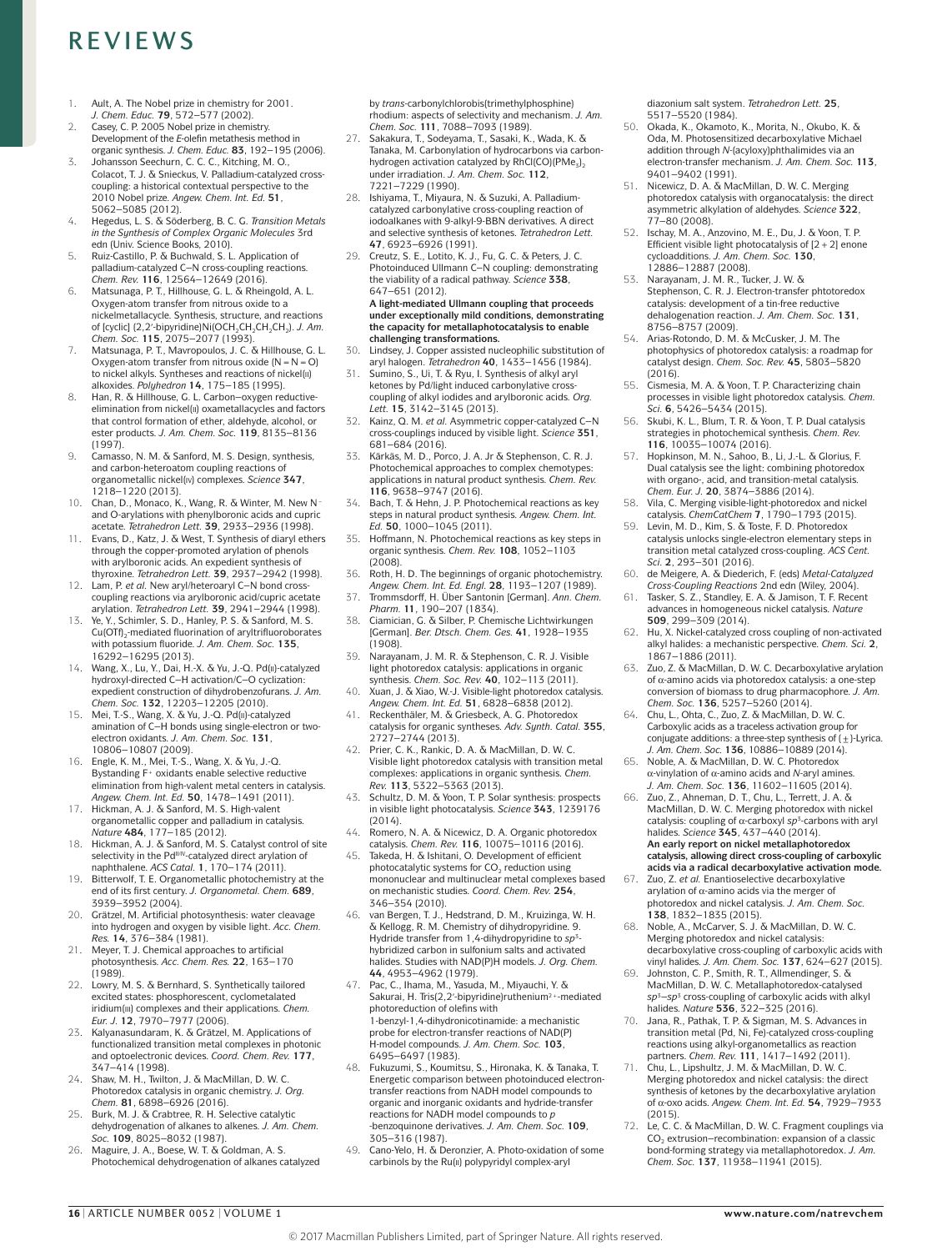- 73. Shimizu, I., Yamada, T. & Tsuji, J. Palladium-catalyzed rearrangement of allylic esters of acetoacetic acid to give γ, δ‑unsaturated methyl ketones. *Tetrahedron Lett.* **21**, 3199–3202 (1980).
- 74. Tsuda, T., Chujo, Y., Nishi, S., Tawara, K. & Saegusa, T. Facile generation of a reactive palladium(ii) enolate intermediate by the decarboxylation of palladium(ii) β‑ketocarboxylate and its utilization in allylic acylation. *J. Am. Chem. Soc.* **102**, 6381–6384 (1980).
- 75. Nawrat, C. C., Jamison, C. R., Slutskyy, Y., MacMillan, D. W. C. & Overman, L. E. Oxalates as activating groups for alcohols in visible light photoredox catalysis: formation of quaternary centers by redox-neutral fragment coupling. *J. Am. Chem. Soc.*  **137**, 11270–11273 (2015).
- 76. Zhang, X. & MacMillan, D. W. C. Alcohols as latent coupling fragments for metallaphotoredox catalysis: *sp*3–*sp*2 cross-coupling of oxalates with aryl halides. *J. Am. Chem. Soc.* **138**, 13862–13865 (2016).
- 77. Tellis, J. C., Primer, D. N. & Molander, G. A. Singleelectron transmetalation in organoboron crosscoupling by photoredox/nickel dual catalysis. *Science*  **345**, 433–436 (2014). **A nickel metallaphotoredox catalysis procedure for C(***sp***2)–C(***sp***3) cross-coupling, providing a solution for the long-standing challenge of alkyl transmetallation from boron by invoking a radical pathway.**
- 78. El Khatib, M., Serafim, R. A. M. & Molander, G. A. α‑Arylation/heteroarylation of chiral α‑aminomethyltrifluoroborates by synergistic iridium photoredox/nickel cross-coupling catalysis. *Angew. Chem. Int. Ed.* **55**, 254–258 (2016).
- 79. Karakaya, I., Primer, D. N. & Molander, G. A. Photoredox cross-coupling: Ir/Ni dual catalysis for the synthesis of benzylic ethers. *Org. Lett.* **17**, 3294–3297 (2015).
- 80. Primer, D. N., Karakaya, I., Tellis, J. C. & Molander, G. A. Single-electron transmetalation: an enabling technology for secondary alkylboron crosscoupling. *J. Am. Chem. Soc.* **137**, 2195–2198 (2015).
- 81. Amani, J., Sodagar, E. & Molander, G. A. Visible light photoredox cross-coupling of acyl chlorides with potassium alkoxymethyltrifluoroborates: synthesis of α‑alkoxyketones. *Org. Lett.* **18**, 732–735 (2016).
- 82. Luo, J. & Zhang, J. Donor–acceptor fluorophores for visible-light-promoted organic synthesis: photoredox/ Ni dual catalytic C(*sp*3)–C(*sp*2) cross-coupling. *ACS Catal.* **6**, 873–877 (2016).
- 83. Uoyama, H., Goushi, K., Shizu, K., Nomura, H. & Adachi, C. Highly efficient organic light-emitting diodes from delayed fluorescence. *Nature* **492**, 234–238 (2012).
- 84. Corcé, V. *et al.* Silicates as latent alkyl radical precursors: visible-light photocatalytic oxidation of hypervalent bis-catecholato silicon compounds. *Angew. Chem. Int. Ed.* **54**, 11414–11418 (2015).
- 85. Jouffroy, M., Primer, D. N. & Molander, G. A. Basefree photoredox/nickel dual-catalytic cross-coupling of ammonium alkylsilicates. *J. Am. Chem. Soc.* **138**, 475–478 (2016).
- Patel, N. R., Kelly, C. B., Jouffroy, M. & Molander, G. A. Engaging alkenyl halides with alkylsilicates via photoredox dual catalysis. *Org. Lett.* **18**, 764–767  $(2016)$
- 87. Nakajima, K., Nojima, S., Sakata, K. & Nishibayashi, Y. Visible-light-mediated aromatic substitution reactions of cyanoarenes with 4‑alkyl‑1,4‑dihydropyridines through double carbon–carbon bond cleavage. *ChemCatChem* **8**, 1028–1032 (2016). 88. Zheng, C. & You, S.‑L. Transfer hydrogenation with
- Hantzch esters and related organic hydride donors. *Chem. Soc. Rev.* **41**, 2498–2518 (2012).
- 89. Nakajima, K., Nojima, S. & Nishibayashi, Y. Nickeland photoredox-catalyzed cross-coupling reactions of aryl halides with 4‑alkyl‑1,4‑dihydropyridines as formal nucleophilic alkylation reagents. *Angew. Chem. Int. Ed.* **55**, 14106–14110 (2016).
- 90. Gutiérrez-Bonet, Á., Tellis, J. C., Matsui, J. K., Vara, B. A. & Molander, G. A. 1,4‑Dihydropyridines as alkyl radical precursors: introducing the aldehyde feedstock to nickel/photoredox dual catalysis. *ACS Catal.* **6**, 8004–8008 (2016).
- 91. Gutierrez, O., Tellis, J. C., Primer, D. N., Molander, G. A. & Kozlowski, M. C. Nickel-catalyzed cross-coupling of photoredox-generated radicals: uncovering a general manifold for stereoconvergence in nickel-catalyzed cross-couplings. *J. Am. Chem. Soc.*  **137**, 4896–4899 (2015).
- 92. Ahneman, D. T. & Doyle, A. G. C–H functionalization of amines with aryl halides by nickel-photoredox catalysis. *Chem. Sci.* **7**, 7002–7006 (2016).
- 93. Jeffrey, J. L., Terrett, J. A. & MacMillan, D. W. C. O–H hydrogen bonding promotes H‑atom transfer from α‑C–H bonds for C‑alkylation of alcohols. *Science* **349**, 1532–1536 (2015).
- 94. Shaw, M. H., Shurtleff, V. W., Terrett, J. A. Cuthbertson, J. D. & MacMillan, D. W. C. Native functionality in triple catalytic cross-coupling: *sp*3 C–H bonds as latent nucleophiles. *Science* **352**, 1304–1308 (2016).
- 95. Roberts, B. P. Polarity-reversal catalysis of hydrogenatom abstraction reactions: concepts and applications in organic chemistry. *Chem. Soc. Rev.* **28**, 25–35 (1999).
- 96. Shields, B. J. & Doyle, A. G. Direct C(sp<sup>3</sup>)-H cross coupling enabled by catalytic generation of chlorine radicals. *J. Am. Chem. Soc.* **138**, 12719–12722  $(2016)$
- 97. Hwang, S. J. *et al.* Halogen photoelimination from monomeric nickel(iii) complexes enabled by the secondary coordination sphere. *Organometallics* **34**, 4766–4774 (2015).
- 98. Hwang, S. J., Powers, D. C., Maher, A. G. & Nocera, D. G. Tandem redox mediator/Ni(ii) trihalide complex photocycle for hydrogen evolution from HCl. *Chem. Sci.* **6**, 917–922 (2015).
- 99. Hwang, S.‑J. *et al.* Trap-free halogen photoelimination from mononuclear Ni(iii) complexes. *J. Am. Chem. Soc.*  **137**, 6472–6475 (2015).
- 100. Heitz, D. R., Tellis, J. C. & Molander, G. A. Photochemical nickel-catalyzed C–H arylation: synthetic scope and mechanistic investigations. *J. Am. Chem. Soc.* **138**, 12715–12718 (2016).
- 101. Zhang, P., Le, C. C. & MacMillan, D. W. C. Silyl radical activation of alkyl halides in metallaphotoredox catalysis: a unique pathway for cross-electrophile coupling. *J. Am. Chem. Soc.* **138**, 8084–8087 (2016).
- 102. Torraca, K. E., Huang, X., Parrish, C. A. & Buchwald, S. L. An efficient intermolecular palladiumcatalyzed synthesis of aryl ethers. *J. Am. Chem. Soc.*  **123**, 10770–10771 (2001).
- 103. Kataoka, N., Shelby, Q., Stambuli, J. P. & Hartwig, J. F. Air stable, sterically hindered ferrocenyl dialkylphosphines for palladium-catalyzed C–C, C–N, and C–O bond forming cross-couplings. *J. Org. Chem.*  **67**, 5553–5566 (2002).
- 104. Wolter, M., Nordmann, G., Job, G. E. & Buchwald, S. L. Copper-catalyzed coupling of aryl iodides with aliphatic alcohols. *Org. Lett.* **4**, 973–976 (2002). 105. Macgregor, S. A., Neave, G. W. & Smith, C. Theoretical
- studies on C–heteroatom bond formation via reductive elimination from group 10  $M(PH<sub>3</sub>)<sub>2</sub>(CH<sub>3</sub>)(X)$ species ( $X = CH_3$ , NH<sub>2</sub>, OH, SH) and the determination of metal–X bond strengths using density functional theory. *Faraday Discuss.* **124**, 111–127 (2003).
- 106. Zhou, W., Schultz, J. W., Rath, N. P. & Mirica, L. M. Aromatic methoxylation and hydroxylation by organometallic high-valent nickel complexes. *J. Am.*
- *Chem. Soc.* **137**, 7604–7607 (2015). 107. Terrett, J. A., Cuthbertson, J. D., Shurtleff, V. W. & MacMillan, D. W. C. Switching on elusive organometallic mechanisms with photoredox catalysis. *Nature* **524**, 330–334 (2015).
- 108. Klein, A. *et al.* Halide ligands more than just σ‑donors? A structural and spectroscopic study of homologous organonickel complexes. *Inorg. Chem.*  **47**, 11324–11333 (2008).
- 109. Welin, E. R., Le, C., Arias-Rotondo, D. M., McCusker, J. K. & MacMillan, D. W. C. Photosensitized energy transfer-mediated organometallic catalysis through electronically excited nickel(ii). *Science* **355**, 380–385 (2017).
- 110. Osawa, M., Nagai, H. & Akita, M. Photo-activation of Pd-catalyzed Sonogashira coupling using a Ru/ bipyridine complex as energy transfer agent. *Dalton Trans.* **8**, 827–829 (2007).
- 111. Yoo, W.-J., Tsukamoto, T. & Kobayashi, S. Visible lightmediated Ullmann-type C–N coupling reactions of carbazole derivatives and aryl iodides. *Org. Lett.* **17**, 3640–3642 (2015).
- 112. Corcoran, E. B. *et al.* Aryl amination using ligand-free Ni(ii) salts and photoredox catalysis. *Science* **353**, 279–283 (2016).
- 113. Wolfe, J. P. & Buchwald, S. L. Nickel-catalyzed amination of aryl chlorides. *J. Am. Chem. Soc.* **119**, 6054–6058 (1997).
- 114. Gao, C.‑Y. & Yang, L.‑M. Nickel-catalyzed amination of aryl tosylates. *J. Org. Chem.* **73**, 1624–1627 (2008).
- 115. Park, N. H., Teverovskiy, G. & Buchwald, S. L. Development of an air-stable nickel precatalyst for the amination of aryl chlorides, sulfamates, mesylates, and triflates. *Org. Lett.* **16**, 220–223 (2014).
- 116. Ge, S., Green, R. A. & Hartwig, J. F. Controlling firstrow catalysts: amination of aryl and heteroaryl chlorides and bromides with primary aliphatic amines catalyzed by a BINAP-ligated single-component Ni(0) complex. *J. Am. Chem. Soc.* **136**, 1617–1627  $(2014)$
- 117. Shimasahi, T., Tobisu, M. & Chatani, N. Nickelcatalyzed amination of aryl pivalates by the cleavage of aryl C–O bonds. *Angew. Chem. Int. Ed.* **49**, 2929–2932 (2010).
- 118. Lavoie, C. M. *et al.* Challenging nickel-catalyzed amine arylations enabled by tailored ancillary ligand design. *Nat. Commun.* **7**, 11073 (2016).
- 119. Surry, D. S. & Buchwald, S. L. Biaryl phosphane ligands in palladium-catalyzed amination. *Angew. Chem. Int. Ed.* **47**, 6338–6361 (2008).
- 120. Kutchukian, P. S. *et al.* Chemistry informer libraries: a cheminformatics enabled approach to evaluate and advance synthetic methods. *Chem. Sci.* **7**, 2604–2613  $(2016)$
- 121. Tasker, S. Z. & Jamison, T. F. Highly regioselective indoline synthesis under nickel/photoredox dual catalysis *J. Am. Chem. Soc.* **137**, 9531–9534 (2015).
- 122. Oderinde, M. S. *et al.* Highly chemoselective iridium photoredox and nickel catalysis for the cross-coupling of primary aryl amines with aryl halides. *Angew. Chem. Int. Ed.* **55**, 13219–13223 (2016).
- 123. Oderinde, M. S., Frenette, M., Robbins, D. W., Aquila, B. & Johannes, J. M. Photoredox mediated nickel catalyzed cross-coupling of thiols with aryl and heteroaryl iodides via thiyl radicals. *J. Am. Chem. Soc.*  **138**, 1760–1763 (2016).
- 124. Jouffroy, M., Kelly, C. B. & Molander, G. A. Thioetherification via photoredox/nickel dual catalysis. *Org. Lett.* **18**, 876–879 (2016).
- 125. Xuan, J., Zeng, T.-T., Chen, J.-R., Lu, L.-Q. & Xiao, W.-J.<br>Room temperature C–P bond formation enabled by merging nickel catalysis and visible-light-induced photoredox catalysis. *Chem. Eur. J.* **21**, 4962–4965 (2015).
- 126. Negishi, E.‑I. & Anastasia, L. Palladium-catalyzed alkynylation. *Chem. Rev.* **103**, 1979–2017 (2003).
- 127. Kalyani, D., McMurtrey, K. B., Neufeldt, S. R. & Sanford, M. S. Room-temperature C–H arylation: merger of Pd‑catalyzed C–H functionalization and visible-light photocatalysis. *J. Am. Chem. Soc.* **133**, 18566–18569 (2011). **The first example of palladium metallaphotoredox** 
	- **catalysis in which a distinct role for the photocatalyst was proposed.**
- 128. Kalyani, D., Deprez, N. R., Desai, L. V. & Sanford, M. S. Oxidative C–H activation/C–C bond forming reactions: synthetic scope and mechanistic insights. *J. Am. Chem. Soc.* **127**, 7330–7331 (2005).
- 129. Deprez, N. R. & Sanford, M. S. Synthetic and mechanistic studies of Pd‑catalyzed C–H arylation with diaryliodonium salts: evidence for a bimetallic high oxidation state Pd intermediate. *J. Am. Chem. Soc.*  **131**, 11234–11241 (2009).
- 130. Yu, W.‑Y., Sit, W., Zhou, Z. & Chan, A. S. C. Palladiumcatalyzed decarboxylative arylation of C–H bonds by aryl acylperoxides. *Org. Lett.* **11**, 3174–3177 (2009).
- 131. Maestri, G., Malacria, M. & Derat, E. Radical Pd(ii), Pd(i) reductive elimination in palladium sequences. *Chem. Commun.* **49**, 10424–10426 (2013).
- 132. Powers, D. C., Benitez, D., Tkatchouk, E., Goddard, W. A. & Ritter, T. Bimetallic reductive elimination from dinuclear Pd(iii) complexes. *J. Am. Chem. Soc.* **132**, 14092–14103 (2010).
- 133. Chow, P.‑K. *et al.* Highly luminescent palladium(ii) complexes with sub-millisecond blue to green phosphorescent excited states. Photocatalysis and highly efficient PSF-OLEDs. *Chem. Sci.* **7**, 6083–6098 (2016).
- 134. Zoller, J., Fabry, D. C., Ronge, M. A. & Rueping, M. Synthesis of indoles using visible light: photoredox catalysis for palladium-catalyzed C–H activation. *Angew. Chem. Int. Ed.* **53**, 13264–13268 (2014).
- 135. Rodriguez, N. & Gooßen, L. J. Decarboxylative coupling reactions: a modern strategy for C–C bond formation. *Chem. Soc. Rev.* **40**, 5030–5048 (2011).
- 136. Zhou, C., Li, P., Zhu, X. & Wang, L. Merging photoredox with palladium catalysis: decarboxylative ortho-acylation of acetanilides with α‑oxocarboxylic acids under mild reaction conditions. *Org. Lett.* **17**, 6198–6201 (2015).
- 137. Xu, N., Li, P., Xie, Z. & Wang, L. Merging visible-light photocatalysis with palladium catalysis for C–H acylation of azo- and azoxybenzenes with α‑keto acids. *Chem. Eur. J.* **22**, 2236–2242 (2016).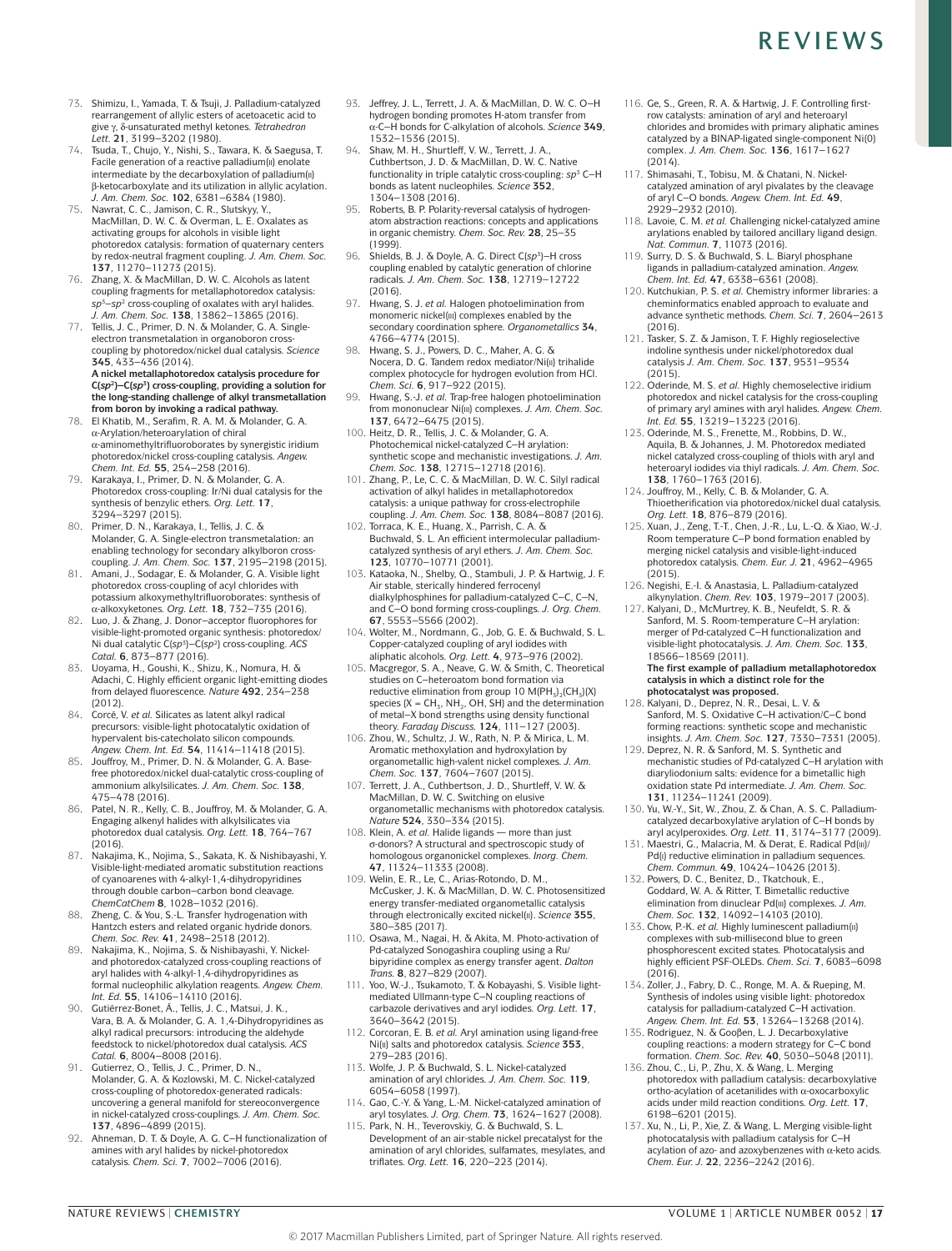- 138. Cheng, W.‑M., Shang, R., Yu, H.‑Z. & Fu, Y. Roomtemperature decarboxylative couplings of  $\alpha$ -oxocarboxylates with aryl halides by merging photoredox with palladium catalysis. *Chem. Eur. J.* **21**, 13191–13195 (2015).
- 139. Lang, S. B., O'Nele, K. M. & Tunge, J. A. Decarboxylative allylation of amino alkanoic acids and esters via dual catalysis. *J. Am. Chem. Soc.* **136**, 13606–13609 (2014).
- 140. Lang, S. B., O'Nele, K. M. & Tunge, J. A. Dual catalytic decarboxylative allylations of α-amino acids and their divergent mechanisms. *Chem. Eur. J.* **21**, 18589–18593 (2015).
- 141. Xuan, J. *et al.* Redox-neutral α‑allylation of amines by combining palladium catalysis and visible-light photoredox catalysis. *Angew. Chem. Int. Ed.* **54**, 1625–1628 (2015).
- 142. Ye, Y. & Sanford, M. S. Merging visible-light photocatalysis and transition-metal catalysis in the copper-catalyzed trifluoromethylation of boronic acids with CF3I. *J. Am. Chem. Soc.* **134**, 9034–9037  $(2012)$

#### **A practical, mild protocol for the synthesis of trifluoromethylated arenes; moreover, this is the first example of copper metallaphotoredox catalysis.**

- 143. Purser, S., Moore, P. R., Swallow, S. & Gouverneur, V. Fluorine in medicinal chemistry. *Chem. Soc. Rev.* **37**, 320–330 (2008).
- 144. Nagib, D. A., Scott, M. E. & MacMillan, D. W. C. Enantioselective α‑trifluoromethylation of aldehydes via photoredox organocatalysis. *J. Am. Chem. Soc.*  **131**, 10875–10877 (2009).
- 145. Yoo, W.‑J., Tsukamoto, T. & Kobayashi, S. Visible-lightmediated Chan–Lam coupling reactions of aryl boronic acids and aniline derivatives. *Angew. Chem. Int. Ed.* **54**, 6587–6590 (2015).
- 146. Antilla, J. C. & Buchwald, S. L. Copper-catalyzed coupling of arylboronic acids and amines. *Org. Lett.* **3**, 2077–2079 (2001).
- 147. Zhang, G., Cui, L., Wang, Y. & Zhang, L. Homogeneous gold-catalyzed oxidative carboheterofunctionalization of alkenes. *J. Am. Chem. Soc.* **132**, 1474–1475 (2010).
- 148. Hopkinson, M. N., Ross, J. E., Giuffredi, G. T., Gee, A. D. & Gouverneur, V. Gold-catalyzed cascade cyclization–oxidative alkynylation of allenoates. *Org. Lett.* **12**, 4904–4907 (2010).
- 149. Melhado, A. D., Brenzovich, W. E. Jr, Lackner, A. D. & Toste, F. D. Gold-catalyzed three-component coupling: oxidative oxyarylation of alkenes. *J. Am. Chem. Soc.*  **132**, 8885–8887 (2010).
- 150. Ball, L. T., Lloyd-Jones, G. C. & Russell, C. A. Goldcatalyzed oxyarylation of styrenes and mono- and *gem*-disubstituted olefins facilitated by an iodine (iii) oxidant. *Chem. Eur. J.* **18**, 2931–2937 (2012).
- 151. Joost, M. *et al.* Facile oxidative addition of aryl iodides to gold(i) by ligand design: bending turns on reactivity.
- *J. Am. Chem. Soc.* **136**, 14654–14657 (2014). 152. Joost, M., Estévez, L., Miqueu, K., Amgoune, A. & Bourissou, D. Oxidative addition of carbon–carbon bonds to gold. *Angew. Chem. Int. Ed.* **54**, 5236–5240 (2015).
- 153. Wu, C.-Y., Horibe, T., Jacobsen, C. B. & Toste, F. D. Stable gold(iii) catalysts by oxidative addition of a carbon–carbon bond. *Nature* **517**, 449–454 (2015).
- 154. Hopkinson, M. N., Tlahuext-Aca, A. & Glorius, F. Merging visible light photoredox and gold catalysis. *Acc. Chem. Res.* **49**, 2261–2272 (2016).
- 155. Tlahuext-Aca, A., Hopkinson, M. N., Sahoo, B. & Glorius, F. Dual gold/photoredox-catalyzed C(*sp*)–H arylation of terminal alkynes with diazonium salts. *Chem. Sci.* **7**, 89–93 (2016).
- 156. Tlahuext-Aca, A., Hopkinson, M. N., Daniliuc, C. G. & Glorius, F. Oxidative addition to gold(i) by photoredox catalysis: straightforward access to diverse (*C,N*)cyclometalated gold(iii) complexes. *Chem. Eur. J.* **22**,
- 11587–11592 (2016). 157. Sahoo, B., Hopkinson, M. N. & Glorius, F. Combining gold and photoredox catalysis: visible light-mediated oxy- and aminoarylation of alkenes. *J. Am. Chem. Soc.*  **135**, 5505–5508 (2013). **A leading report in the field of gold**
- **metallaphotoredox catalysis, providing a new strategy for achieving gold-mediated difunctionalization of alkenes.** 158. Zhang, Q., Zhang, Z.‑Q., Fu, Y. & Yu, H.‑Z. Mechanism
- of the visible light-mediated gold-catalyzed oxyarylation reaction of alkenes. *ACS Catal.* **6**, 798–808 (2016).
- 159. Hopkinson, M. N., Sahoo, B. & Glorius, F. Dual photoredox and gold catalysis: intermolecular multicomponent oxyarylation of alkenes. *Adv. Synth.*
- *Catal.* **356**, 2794–2800 (2014). 160. Shu, X.‑z., Zhang, M., He, Y., Frei, H. & Toste, F. D. Dual visible light photoredox and gold-catalyzed arylative ring expansion. *J. Am. Chem. Soc.* **136**, 5844–5847 (2014).
- 161. Patil, D. V., Yun, H. & Shin, S. Catalytic cross-coupling of vinyl golds with diazonium salts under photoredox and thermal conditions. Adv. Sunth. Catal. **357**, 2622–2628 (2015).
- 162. Um, J., Yun, H. & Shin, S. Cross-coupling of Meyer– Schuster intermediates under dual gold-photoredox catalysis. *Org. Lett.* **18**, 484–487 (2016).
- 163. Alcaide, B., Almendros, P., Busto, E. & Luna, A. Domino Meyer–Schuster/arylation reaction of alkynols or alkynyl hydroperoxides with diazonium salts promoted by visible light under dual gold and ruthenium catalysis. *Adv. Synth. Catal.* **358**,
- 1526–1533 (2016). 164. Tlahuext-Aca, A., Hopkinson, M. N., Garza-Sanchez, R. A. & Glorius, F. Alkyne difunctionalization by dual gold/photoredox catalysis. *Chem. Eur. J.* **22**, 5909–5913 (2016).
- 165. Huang, L., Rudolph, M., Rominger, F. & Hashmi, A. S. K. Photosensitizer-free visible-light-mediated gold-catalyzed 1,2‑difunctionalization of alkynes. *Angew. Chem. Int. Ed.* **55**, 4808–4813 (2016).
- 166. Kim, S., Rojas-Martin, J. & Toste, F. D. Visible lightmediated gold-catalysed carbon(*sp*2)–carbon(*sp*) coupling. *Chem. Sci.* **7**, 85–88 (2016).
- 167. Cornilleau, T., Hermange, P. & Fouquet, E. Goldcatalysed cross-coupling between aryldiazonium salts and arylboronic acids: probing the usefulness of photoredox conditions. *Chem. Commun.* **52**, 10040–10043 (2016).
- 168. Gauchot, V. & Lee, A.‑L. Dual gold photoredox C(*sp*2)– C(*sp*2) cross couplings — development and mechanistic studies. *Chem. Commun.* **52**, 10163–10166 (2016).
- 169. He, Y., Wu, H. & Toste, F. D. A dual catalytic strategy for carbon–phosphorous cross-coupling via gold and
- photoredox catalysis. *Chem. Sci.* **6**, 1194–1198 (2015). 170. Fabry, D. C., Zoller, J., Raja, S. & Rueping, M. Combining rhodium and photoredox catalysis for C–H bond functionalization of arenes: oxidative Heck reactions with visible light. *Angew. Chem. Int. Ed.* **53**, 10228–10231 (2014).
- 171. Fabry, D. C., Ronge, M. A., Zoller, J. & Rueping, M. C–H functionalization of phenols using combined ruthenium and photoredox catalysis: in situ generation of the oxidant. *Angew. Chem. Int. Ed.* **54**, 2801–2805 (2015).
- 172. Zhang, G. *et al.* External oxidant-free oxidative crosscoupling: a photoredox cobalt-catalyzed aromatic C–H thiolation for constructing C–S bonds. *J. Am. Chem. Soc.* **137**, 9273–9280 (2015).
- 173. Zhong, J.‑J. *et al.* Cross-coupling hydrogen evolution reaction in homogenous solution without noble metals. *Org. Lett.* **16**, 1988–1991 (2014).
- 174. Gao, X.‑W. *et al.* Visible light catalysis assisted sitespecific functionalization of amino acid derivatives by C–H bond activation with oxidant: cross-coupling hydrogen evolution reaction. *ACS Catal.* **5**, 2391–2396 (2015).
- 175. Zhong, J.‑J. *et al.* A cascade cross-coupling and *in situ* hydrogenation reaction by visible light catalysis*. Adv. Synth. Catal.* **356**, 2846–2852 (2014).
- 176. Xiang, M. *et al.* Activation of C–H bonds through oxidant-free photoredox cataysis: cross-coupling hydrogen-evolution transformation of isochromans and β‑keto esters. *Chem. Eur. J.* **21**, 18080–18084 (2015).
- 177. Wu, C.‑J. *et al.* An oxidant-free strategy for indole synthesis via intramolecular C–C bond construction under visible light irradiation: cross-coupling hydrogen evolution reaction. *ACS Catal.* **6**, 4635–4639 (2016).
- 178. Ischay, M. A., Lu, Z. & Yoon, T. P. [2+2] cycloadditions by oxidative visible light photocatalysis. *J. Am. Chem. Soc.* **132**, 8572–8574 (2010).
- 179. Lin, S., Ischay, M. A., Fry, C. G. & Yoon, T. Radical cation Diels–Alder cycloadditions by visible light photocatalysis. *J. Am. Chem. Soc.* **133**, 19350–19353 (2011).
- 180. Margrey, K. A. & Nicewicz, D. A. A general approach to catalytic alkene anti-Markovnikov hydrofunctionalization reactions via acridinium photoredox catalysis. *Acc. Chem. Res.* **49**, 1997–2006 (2016).
- 181. Yi, H. *et al.* Photocatalytic dehydrogenative crosscoupling of alkenes with alcohols or azoles without external oxidant. *Angew. Chem. Int. Ed.* **56**, 1120–1124 (2017).
- 182. Zhang, G. *et al.* Anti-Markovnikov oxidation of β‑alkyl styrenes with H<sub>2</sub>O as the terminal oxidant. *J. Am. Chem. Soc.* **138**, 12037–12040 (2016).
- 183. He, K.‑H. *et al.* Acceptorless dehydrogenation of N‑heterocycles by merging visible-light photoredox catalysis and cobalt catalysis. *Angew. Chem. Int. Ed.*  **56**, 3080–3084 (2017).

#### **Acknowledgements**

Support was provided by the US National Institutes of Health, National Institute of General Medical Sciences (R01 GM103558‑06) and gifts from Merck, AbbVie and Bristol-Myers Squibb.

#### **Competing interests statement**

The authors declare no competing interests.

#### **Publisher's note**

Springer Nature remains neutral with regard to jurisdictional claims in published maps and institutional affiliations.

#### **How to cite this article**

Twilton, J., Le, C. Zhang, P., Shaw, M. H., Evans, R. W. & MacMillan, D. W. C. The merger of transition metal and photocatalysis. *Nat. Rev. Chem.* **1**, 0052 (2017).